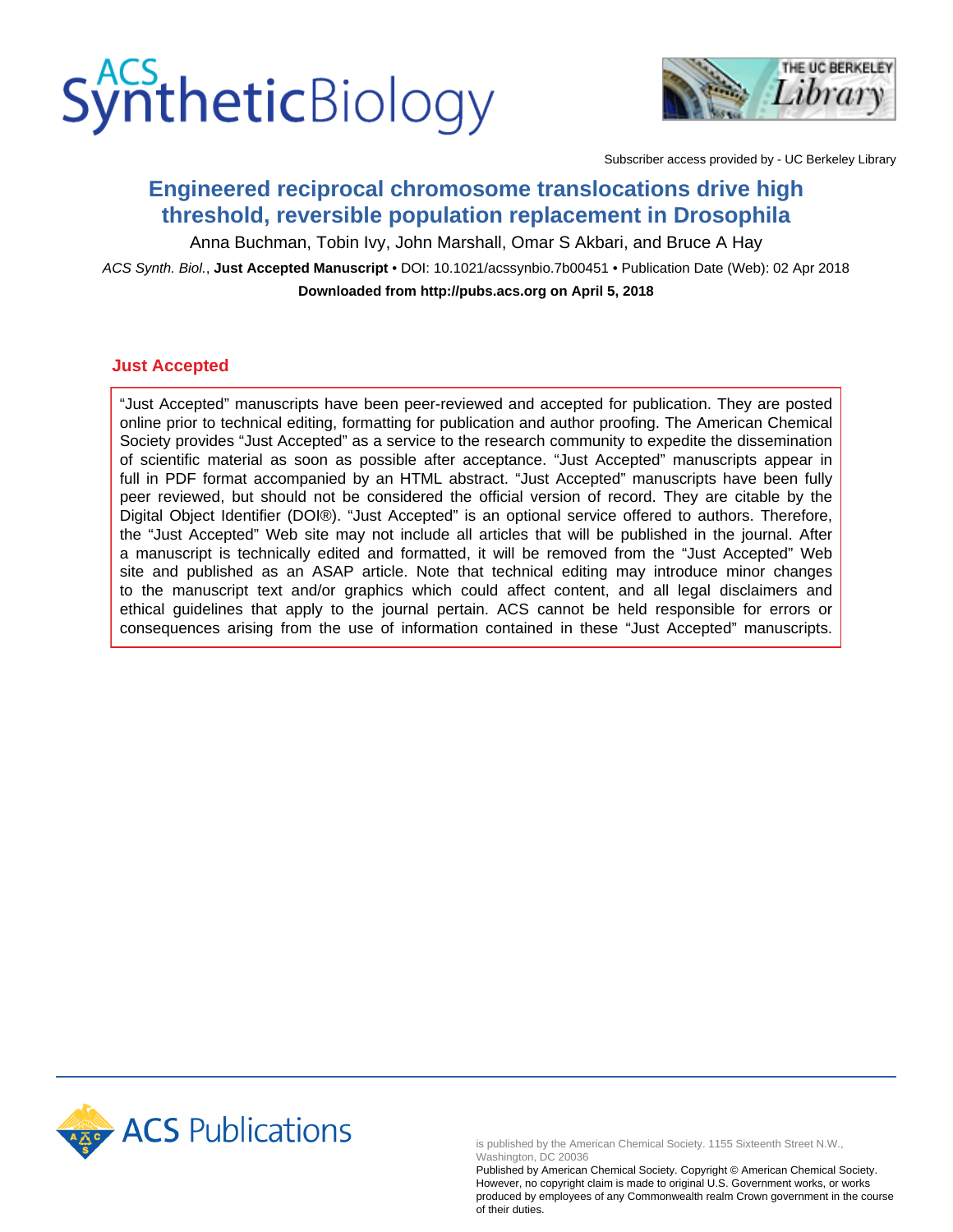Engineered reciprocal chromosome translocations drive high threshold, reversible population replacement in Drosophila

Anna B. Buchman\*<sup>#</sup>, Tobin Ivy\*, John M. Marshall<sup>\$</sup>, Omar S. Akbari\*<sup>#&</sup>, and Bruce A. Hay<sup>\*&</sup>

\*Division of Biology and Biological Engineering, California Institute of Technology, Pasadena, CA. <sup>\$</sup>School of Public Health, University of California Berkeley, Berkeley CA. #Division of Biological Sciences, University of California, San Diego, San Diego, CA.

&Authors for Correspondence: haybruce@caltech.edu and oakbari@ucsd.edu

#### **Abstract:**

 Replacement of wild insect populations with transgene-bearing individuals unable to transmit disease or survive under specific environmental conditions using gene drive provides a self-perpetuating method of disease prevention. Mechanisms that require the gene drive element and linked cargo to exceed a high threshold frequency in order for spread to occur are attractive because they offer several points of control: they bring about local, but not global population replacement; and transgenes can be eliminated by reintroducing wildtypes into the population so as to drive the frequency of transgenes below the threshold frequency required for drive. Reciprocal chromosome translocations were proposed as a tool for bringing about high threshold population replacement in 1940 and 1968. However, translocations able to achieve this goal have only been reported once, in the spider mite *Tetranychus urticae,* a haplo-diploid species in which there is strong selection in haploid males for fit homozygotes. We report the creation of engineered translocation-bearing strains of *Drosophila melanogaster*, generated through targeted chromosomal breakage and homologous recombination. These strains drive high threshold population replacement in laboratory populations. While it remains to be shown that engineered translocations can bring about population replacement in wild populations, these observations suggest that further exploration of engineered translocations as a tool for controlled population replacement is warranted.

#### **Keywords:**

Gene drive, selfish genetic element, vector control, mosquito, malaria, dengue, UDMEL, engineered translocations, self-propagating, unbreakable, public acceptance.

One strategy for disease prevention of insect vector-borne disease, first articulated by Curtis<sup>1</sup>, involves using gene drive to bring about replacement of

ACS Paragon Plus Environment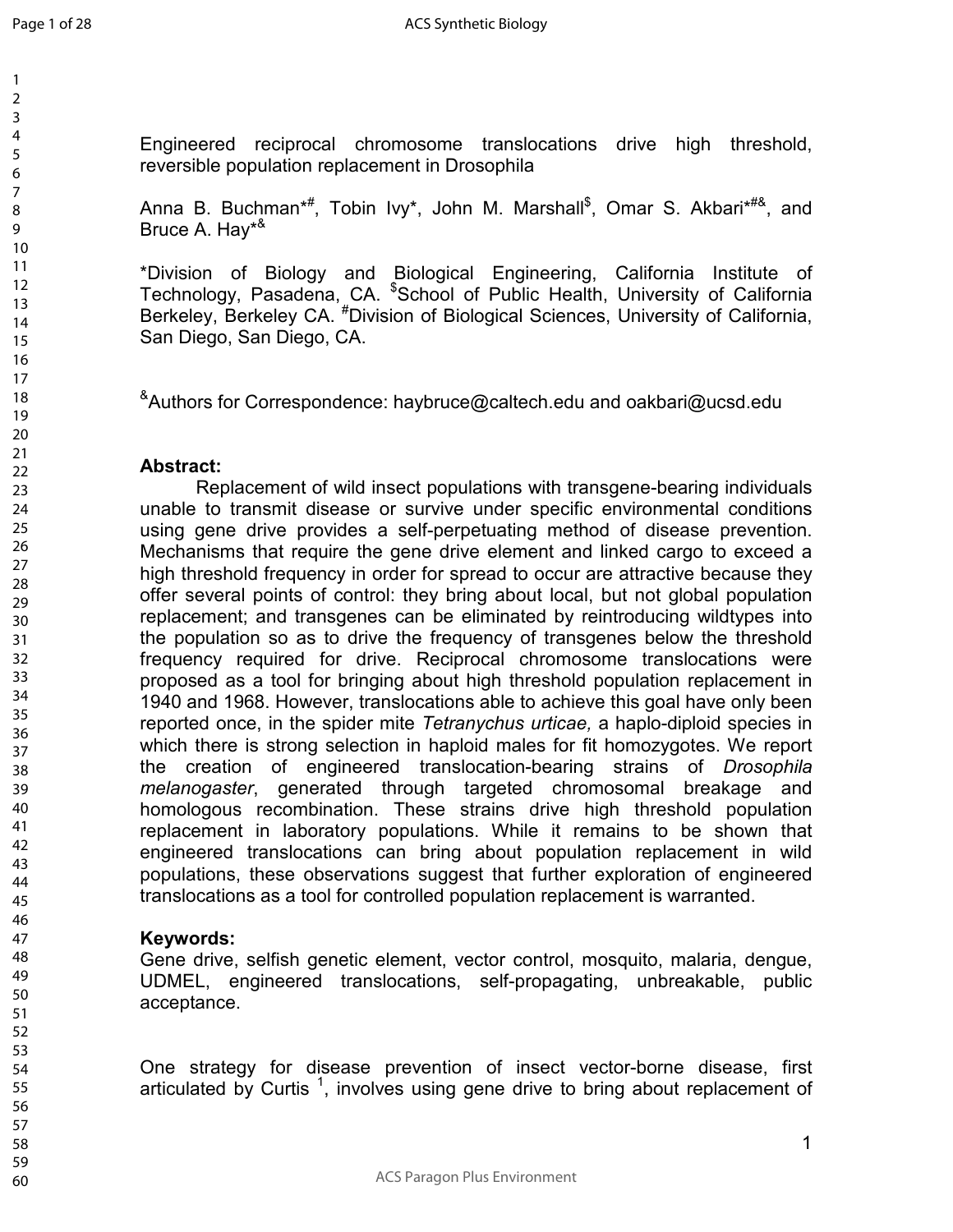wild, disease transmitting insect populations with individuals engineered to be refractory to disease transmission, but still subject to traditional vector control (reviewed in  $2-6$ ). An important appeal of this strategy is that it is species-specific and potentially self-perpetuating. However, gene drive mechanisms must also function within regulatory frameworks  $7-15$  Central to these are issues of confinement and reversibility: can the spread of transgenes to high frequency be limited to locations in which their presence is sought, and can the population be restored to the pre-transgenic state <sup>15</sup>?

High threshold gene drive mechanisms can potentially provide positive answers to these questions. These mechanisms require that transgenes make up a large fraction of the total insect population (important examples range from 15-70%) before they spread to high frequency within a target area in which they are broadly introduced. Below this frequency transgenes are instead actively eliminated from the population. Once replacement has occurred in the primary target area, spread to high frequency in areas connected to this region by low levels of migration is inhibited because the transgene fails to reach the threshold frequency needed for drive. Finally, transgenes can be eliminated from the population if the release of wildtypes throughout the area in which replacement has occurred results in the frequency of transgenics being driven below the threshold required for drive.

A number of gene drive mechanisms that could in principle bring about high threshold population replacement have been proposed. Examples include a number of single locus gene drive mechanisms  $16-18$ , reciprocal chromosome translocations, inversions and compound chromosomes <sup>19</sup>, and several forms of engineered underdominance  $18,20-25$ . Here we focus on the use of engineered reciprocal chromosome translocations.

A reciprocal chromosome translocation results in the mutual exchange of DNA between two non-homologous chromosomes (reviewed in <sup>26</sup>, illustrated in Figure 1A). Provided that the translocation breakpoints do not alter the expression and/or function of nearby genes, translocation heterozygotes and homozygotes can in principle be phenotypically normal. For example, phenotypically normal, naturally occurring translocation-bearing individuals are found in populations of many species  $27$ , including humans  $28,29$ . However, translocation heterozygotes are usually semi-sterile, producing a high frequency of inviable offspring. This occurs because meiosis in a translocation heterozygote can generate a variety of different products. Three patterns of segregation are possible: alternate, adjacent-1 and adjacent-2 (Figure 1A). While alternate segregation leads to the production of gametes with a full genome complement, adjacent-1 and adjacent-2 segregation lead to the production of aneuploid gametes, resulting in the death of progeny that inherit an unbalanced chromosome set. In many species alternate and adjacent-1 segregation occur roughly equally, with adjacent-2 segregation being rare (reviewed in  $30,31$ ). In such species progeny genotypes and survival phenotypes resulting from crosses between translocation-bearing individuals and wildtypes are as illustrated in the Punnett square in Figure 1B.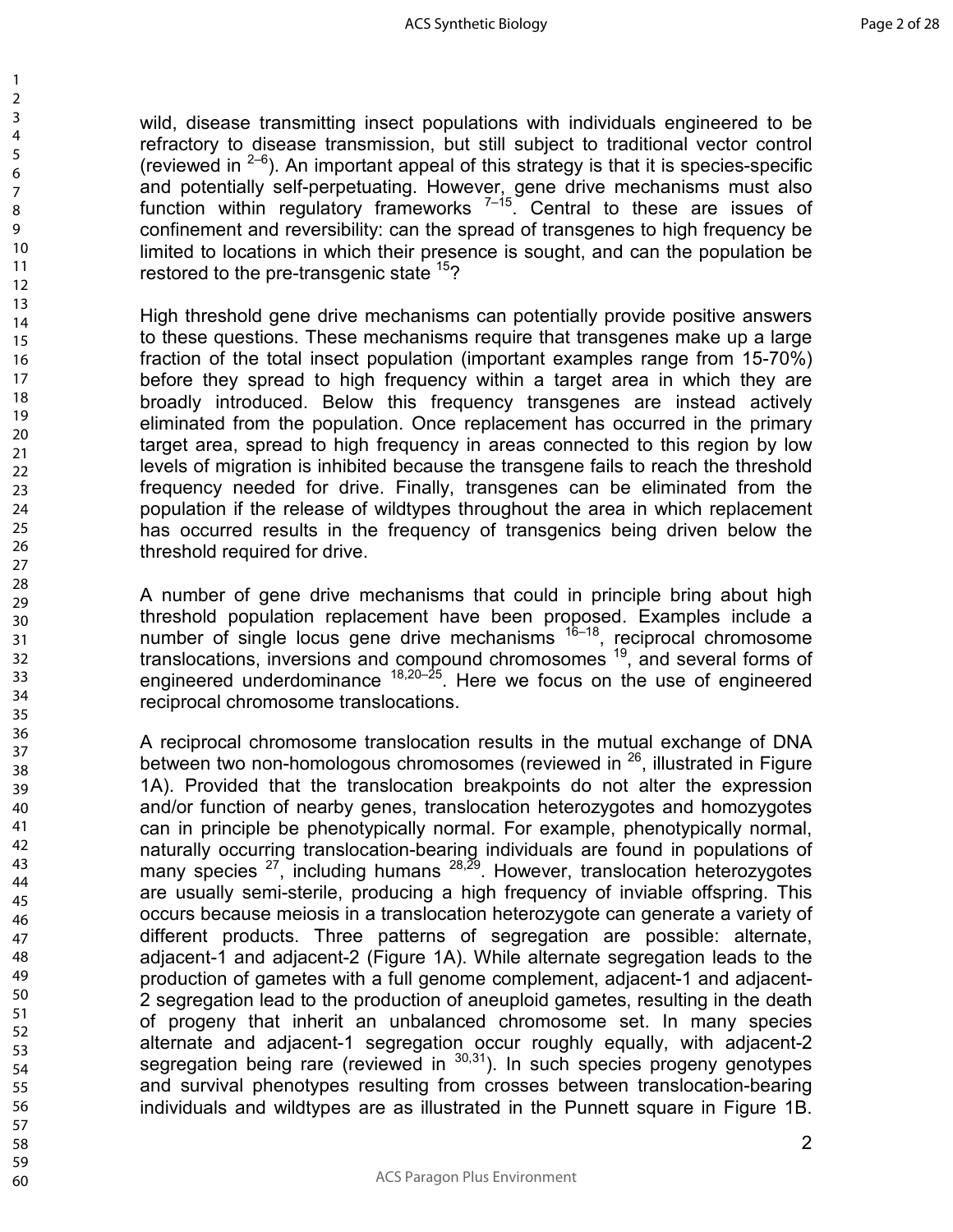Progeny with unbalanced genotypes die, while balanced translocation heterozygotes, translocation homozygotes, and homozygous wildtypes survive.

The frequency of a reciprocal translocation lacks a stable internal equilibrium, with either wildtype or translocation-bearing chromosomes spreading to fixation in an isolated population through natural selection. Based on this, Serebrovskii and Curtis proposed that releases of translocation-bearing individuals could be used to alter the chromosomal composition of a population  $1,32$ . Curtis went on to note that if a gene beneficial to humans could be linked to the translocation breakpoint, this behavior of translocations could be used to spread the gene to high frequency<sup>1</sup>. More recent modeling work has highlighted the potential of translocations for bringing about local, but not global population replacement, and the possibility of reversal to the pre-transgenic state  $33$ . The positive points notwithstanding, it is important to note that wide-scale spread is only expected under a limited set of conditions. Thus, modeling suggests that in spatially distributed populations underdominant alleles must convey a fitness benefit in order to spread from a localized introduction, as traveling waves <sup>34,35</sup>. These authors also note that the spatial dynamics of bistable systems depend critically when considering spread from a point source - on factors such as local differences in population density and migration rate. Since it is unlikely that underdominant systems such as reciprocal translocations will confer a fitness benefit to carriers, these observations imply that population replacement strategies involving translocations will need to utilize an alternative approach, in which translocations are distributed more or less uniformly throughout the target area at super threshold levels.

Evolutionary studies show that translocations can become fixed in populations  $27$ . However, efforts to directly bring about population replacement using translocations created in the lab have generally not been successful (reviewed in 19,30,36,37). Thus, for example, Robinson and Curtis found that even 9:1 introduction ratios of fit-seeming translocation homozygotes into wildtype Drosophila populations resulted in elimination of the translocation from the population <sup>36</sup>. In most other experiments, in a variety of insects, homozygotes were unfit, rare or entirely absent, indicating low fitness  $30,37-39$ . This low fitness could sometimes be ameliorated through extensive introgression into wildtype strains <sup>40</sup>, though the introgressed translocations were never tested for ability to bring about population replacement. Field tests of population replacement using Aedes aegypti homozygous for a translocation were unsuccessful <sup>41</sup>. The CSIRO Entomology group did achieve some success in population reduction with small field trials of translocation-bearing Australian Blow flies, but later larger-scale trials failed and the efforts were ultimately abandoned (reviewed in  $42,43$ ). Another group, working with the spider mite *Tetranychus urticae*, has shown population replacement with a small fraction of translocations generated. However, this species likely represents something of an exception since its haplodiploid lifecycle (in which males develop from unfertilized eggs) provides a strong selective filter for translocations that are likely to be viable and fit as homozygotes <sup>44</sup>. Several reasons are likely to account for why most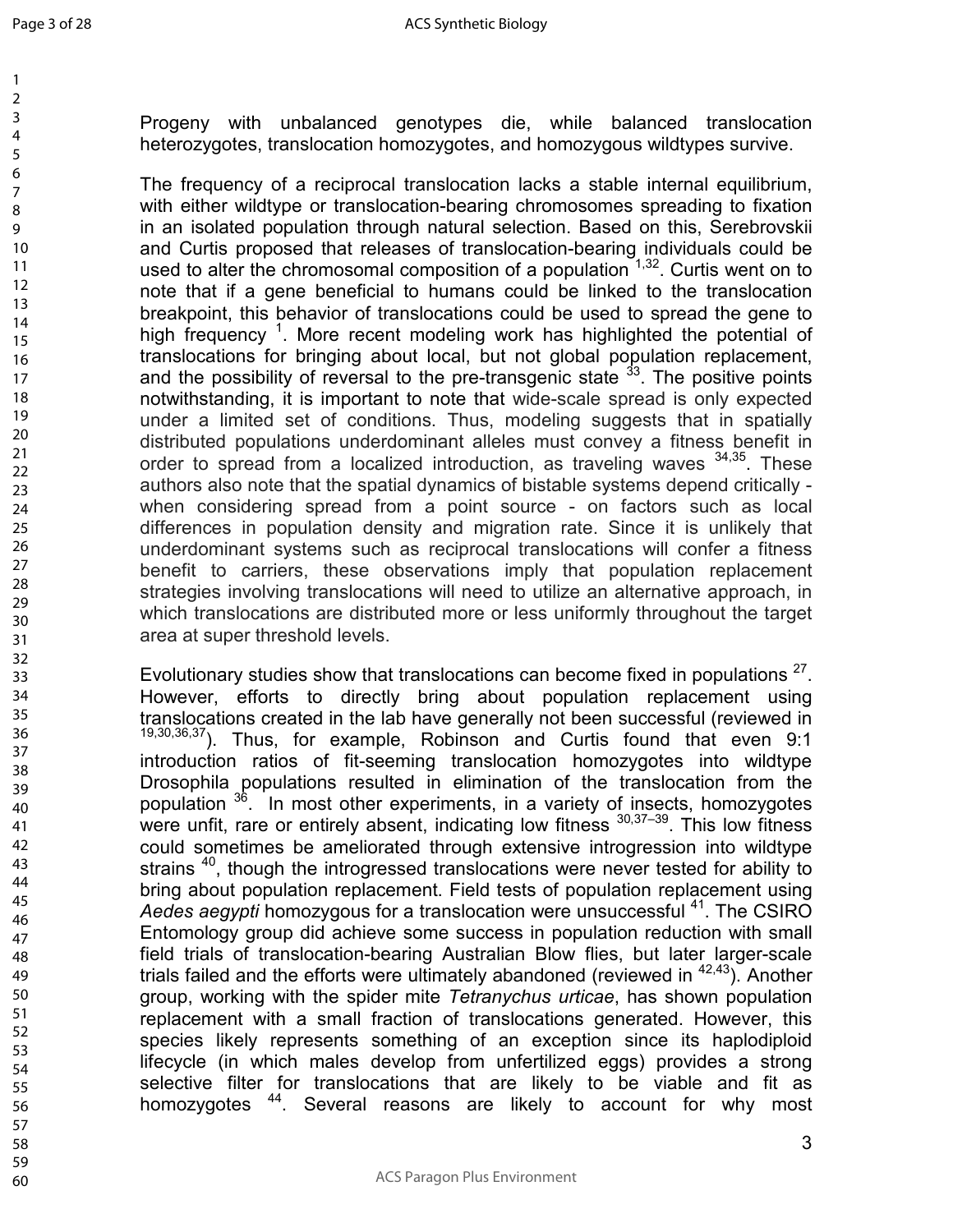translocations tested fail to drive. First, the translocation-bearing individuals (particularly homozygotes) were generated using X-rays. This can result in a high frequency of background mutations, which can reduce fitness, particularly of homozygotes (reviewed in  $30,37$ ). Second, breakpoints may disrupt genes or their regulatory regions. Finally, more recently it has become clear that chromosome positioning and structure in the nucleus can play a role in determining large-scale patterns of gene expression, and that chromosome translocation can result in changes in the patterns of gene expression  $45,46$ . These changes also may result in translocation-bearing individuals experiencing a fitness cost. These latter observations in particular leave it unclear how frequent translocation-bearing individuals of high fitness are. To explore these issues we developed an approach to generate and identify site-specific reciprocal chromosomal translocations. We report the generation of two strains of Drosophila carrying engineered chromosome translocations and show they are capable of bringing about threshold-dependent population replacement in competition with a laboratory wildtype strain. Implications of these results and next steps are discussed.

### **Results**

### **Engineering Reciprocal Translocations in Drosophila**

Cells or organisms carrying translocations with defined breakpoints have recently been generated using several strategies. One set of approaches begins with two non-homologous chromosomes that each have a different transgene-bearing cassette inserted at a specific position. Recombination between the two chromosomes to generate a translocation is then driven by FLP/FRT recombination <sup>47</sup>, Cre/*loxP* recombination 48,49, or homologous recombination following double-stranded break creation within the transgene cassettes using a site-specific nuclease <sup>49–51</sup>. Translocations have also been generated in completely wildtype backgrounds, following CRISPR/Cas9-mediated cleavage of two otherwise wildtype chromosomes followed by non-homologous end joining  $52-54$ . In this latter case, PCR-based methods were used to identify pools of cells or individual *C. elegans* carrying translocations.

We sought to create translocations using a variant of the approach described by Egli et al. in which homologous recombination between two chromosomes follows double-stranded break creation using the rare-cutting site-specific nuclease I-SceI <sup>49</sup>. However, rather than use their approach for identification of potential translocation bearing individuals, which involves scoring for the loss of the marker *y+* in an otherwise a *y-* background, we created a system in which recombination results in the creation of a dominant marker. This approach can be used in otherwise wildtype genetic backgrounds, in diverse species.

Two constructs (A and B) were generated (Figure 2B). Each construct included several components. These were (from left to right) a transformation marker (the *white* gene); a location that could be used as an insertion point of a gene of interest (GOI); a promoter that drives the expression of a dominant fluorescent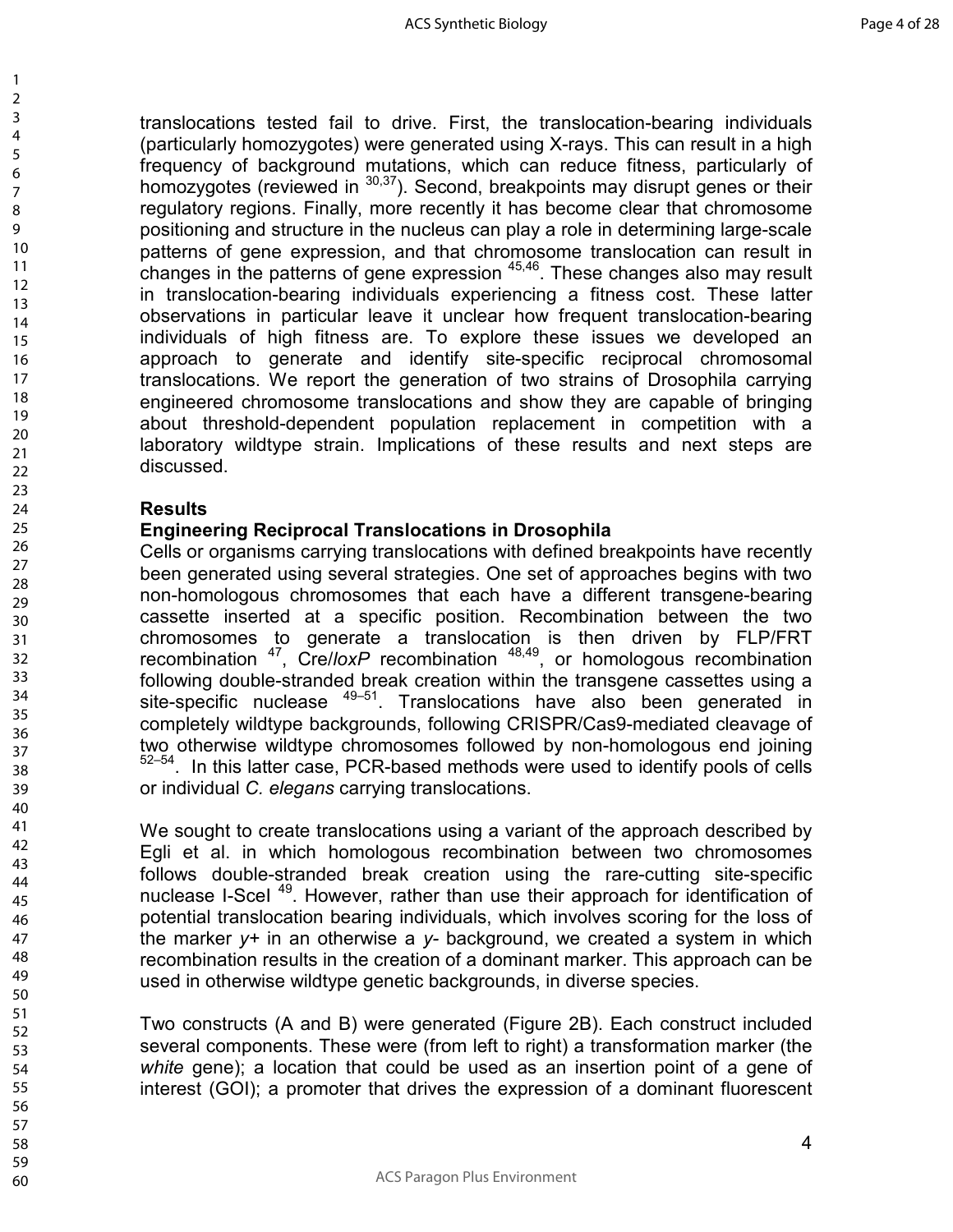marker, either ubiquitously (the Opie2 viral promoter  $55$ ) or in oenocytes  $56$ ; a splice donor site, and two stretches of DNA used as substrates for homologous recombination, annotated as UVW and XYZ, each roughly 670bp in length. These DNA fragments were derived from the mouse IgG locus, and thus lack homology with the Drosophila genome. Two target sites for the rare cutting homing endonuclease I-SceI were inserted between UVW and XYZ. To the right of these elements were positioned a splice acceptor, a promoterless reporter gene (GFP or dsRed), and a phiC31 recombination attB site.

These constructs were introduced into flies at three separate attP locations: construct A at 51C on chromosome 2, and construct B at 68E or 70A2 on chromosome 3 (Figure 2A). The attP insertion sites at 51C and 68E lie some distance from annotated genes, while the 70A2 site lies within a cluster of tRNA loci. Both constructs were oriented in the same direction with respect to their centromeres (Figure 2A). The constructs were designed so that flies bearing construct A, located on the second chromosome, would express the svp-driven eGFP marker, while construct B, located on the third chromosome, would express the opie2-driven dsRED marker (Figure 2B). Transgenics for construct B behaved as expected, and were dsRED positive throughout their body. However, transgenics for construct A had no detectable GFP expression. The basis for this is unclear, but could be due to inappropriate splicing of the XYZ-UVW sequence in this construct. Regardless, as illustrated below, one marker is sufficient to identify translocation-bearing individuals.

To generate translocation-bearing individuals we generated stocks doubly homozygous for constructs A and B (51C; 71A2 or 51C; 68E). These were then mated with flies that express I-SceI under the control of the Hsp70 heat shock promoter <sup>57</sup>. Progeny harboring all three transgenes were subjected to multiple rounds of heat shock during larval stages and as adults. Adults were outcrossed to wildtype, and progeny examined under a fluorescent dissecting scope. In a number of individuals strong ubiquitous GFP expression was observed. This is the predicted outcome if I-SceI expression results in cleavage of both transgenebearing chromosomes (Fig. 2C), followed by homologous recombination between XYZ- and UVW-bearing ends of the two different chromosomes (Fig. 2D,E). Putative translocation heterozygotes  $(T_1/+)$ ;  $T_2/+)$  were individually mated to wild type individuals (+/+; +/+) to generate males and female translocation heterozygotes (identified as GFP-expressing). These were mated with each other to generate putative translocation homozygotes  $(T_1/T_1; T_2/T_2)$ . PCR and sequencing of products from genomic DNA of these individuals was used to demonstrate that these individuals were homozygous for both translocation products (Methods and Figure 2F).

To explore the genetic behavior of translocation-bearing chromosomes and the fitness of carriers we performed a number of crosses and quantified progeny genotype (Table 1). Stocks consisting of translocation homozygotes appeared generally healthy as adults, and survival from egg to adult was 96% of that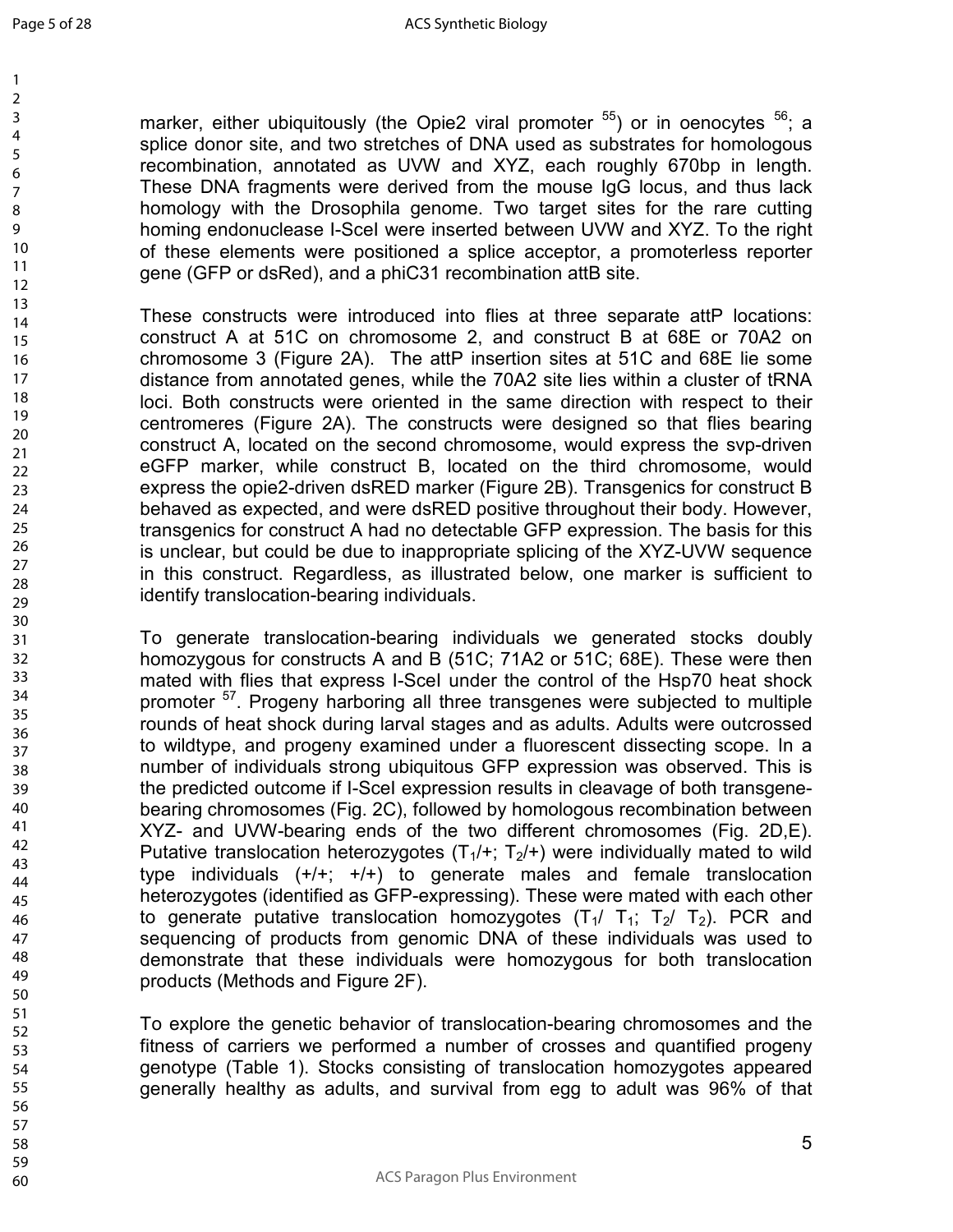observed for the Canton S (CS) wildtype stock. In contrast, crosses between males or females heterozygous for the translocation and wildtype resulted in semisterility, with only about 50% of progeny surviving to adulthood, and 50% of the survivors being translocation heterozygotes. These are the expected results if alternate and adjacent-1 segregation occur with equal frequency in translocationbearing individuals during meiosis, resulting in the production of 50% aneuploid gametes (Figure 1B). Finally, for each translocation type we also carried out crosses between male and female translocation heterozygotes. Only 37.5% of progeny are predicted to survive, due to the large fraction of zygotes carrying unbalanced chromosome complements. However, many of the survivors (83%) are predicted to carry one or two copies of the translocation (Figure 1B). The levels of embryo survival and percentage of adults carrying the translocation were in good agreement with these predictions (Table 1). Together, these observations suggest that the translocation-bearing strains are fit (notwithstanding the expected semisterility), at least to a first approximation. These points notwithstanding, fitness measurements such as these are not sufficient to know that frequency-dependent drive will occur. This is well illustrated by the results of Curtis and Robinson, who found that a 2;3 translocation strain generated with X-rays, which had homozygous viability and fertility equivalent to wildtype in crosses such as those described above, was unable to drive population replacement, even when introduced at a 9:1 translocation:wildtype ratio <sup>36</sup>.

For population replacement experiments we first introgressed our translocationbearing systems, 51C; 70A2 and 51C; 68E flies, with Canton S (CS) for 8 generations, so as to minimize background genetic differences between translocation-bearing and wildtype strains. Translocation-bearing individuals were then backcrossed to each other to create homozygous stocks, which were then expanded and maintained for use in population experiments. We initiated population cage experiments by introducing translocation-bearing males and virgin females into cages along with Canton S males and virgin females of similar age. A number of different introduction frequencies were tested, in triplicate. These included frequencies predicted to be super-threshold (80%, 70%, 60%), and sub-threshold (20%, 30%, 40%). Populations were then followed for 14 generations, with the frequency of translocation-bearing individuals noted each generation.

Results of these experiments are summarized in Figure 3A,B (solid lines). For both translocation-bearing strains, all nine releases at frequencies lower than 50% resulted in elimination of the translocation from the population. Conversely, introductions at frequencies greater than 50% resulted in translocation-bearing genotypes spreading to high frequency. These results are generally consistent with modeling predictions. However, the dynamics of drive are clearly distinct from those predicted for translocations that lack a fitness cost (dotted lines in Figure 3A,B). When translocations were introduced at predicted super-threshold frequencies spread was slower than expected for a translocation with no fitness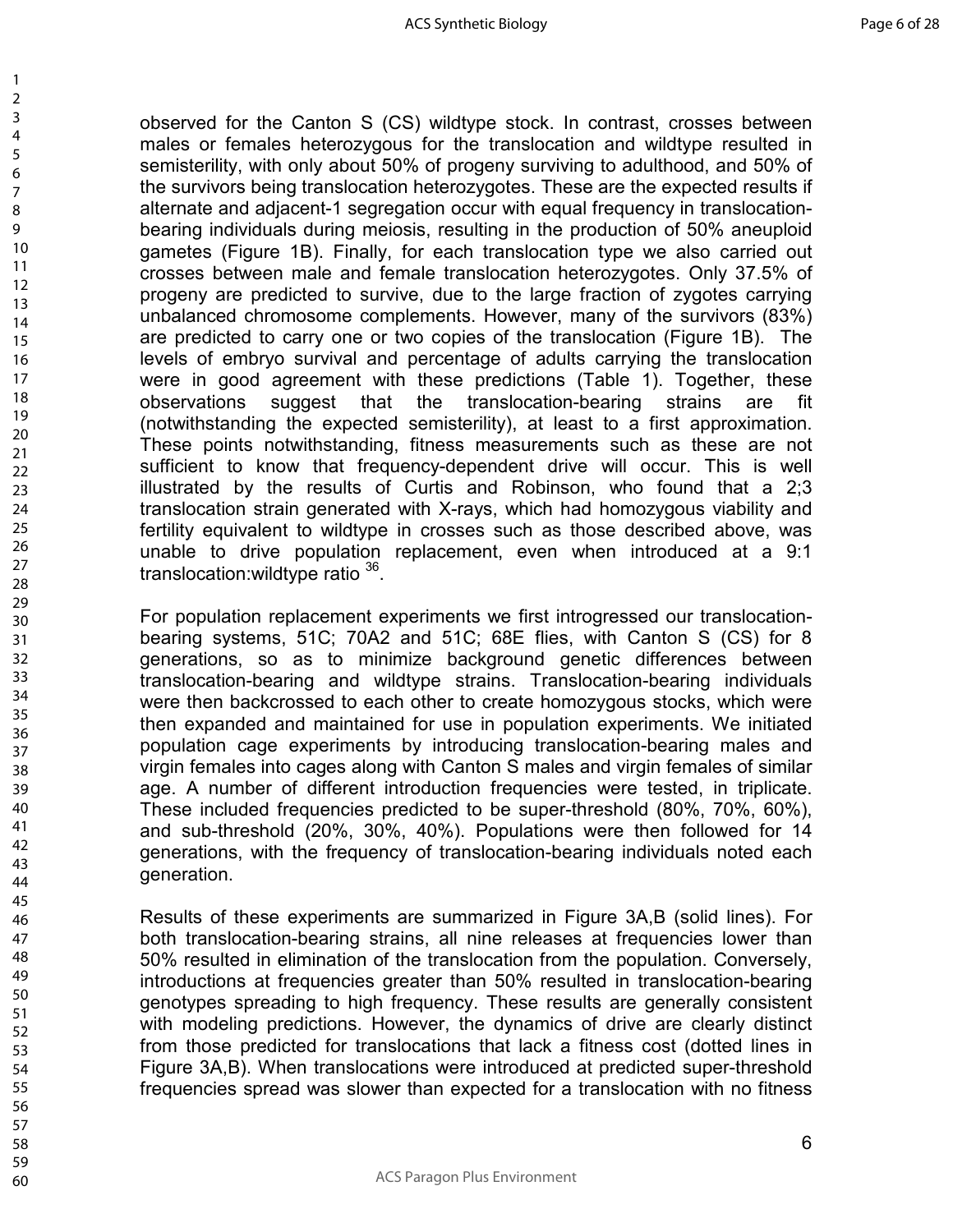cost. Sub-threshold releases also resulted in lower initial translocation frequencies than expected, and this was generally followed in later generations by a modestly decreased time to elimination as compared with a translocation with no fitness cost, except at the 20% introduction frequency.

We explored a number of alternative fitness cost models in order to provide better agreement between the laboratory drive data and theoretical model predictions (Supplementary Text S1). The model that provided the best fit to the observed data was one in which lab-reared individuals homozygous for the translocation and their translocation homozygote offspring had reduced fitness if they were not the result of outbreeding with wild-type individuals (Figure S1). However, significant discrepancies between the observed and predicted dynamics remained, suggesting that further experimental and modeling work will be required to understand these discrepancies and any mechanisms that may be responsible for them.

### **Predicted tradeoffs associated with translocation-based gene drive.**

In real world scenarios other than initial field-testing - in which population isolation will be essential - there will be some level of reciprocal migration between the target area for population replacement and surrounding areas. An important feature of translocations, as distinct from some other proposed forms of underdominance-based gene drive  $16-18,20-22$ , is that heterozygotes are viable and fertile, which creates opportunities for the flow of transgenes into neighboring wildtype populations, and wildtype alleles into the replaced population. This behavior has been briefly considered by Marshall and Hay  $33$ . Here we use this framework to consider in more detail the scenario in which the target population for replacement (population 1) and a second, similarly sized population (population 2) are linked by equal levels of reciprocal migration. Previous modeling studies of underdominant systems have noted that the presence of reciprocal migration can result in internal equilibria containing both wildtype and underdominant alleles <sup>21–23,33,58</sup>. Other studies have explored the fate of underdominant alleles in interacting populations in which alleles are first introduced into a local area and then spread outward  $34,35$ . Here we consider the case of reciprocal translocations specifically, in which translocation introductions have initially been carried out throughout population 1.

Figure 3A illustrates a specific scenario, in which translocation homozygotes with no fitness cost are introduced into population 1 at a frequency of 70% for three consecutive generations, and are connected to a similarly sized population 2 by a migration rate of 1%. The translocation increases to high frequency (~99%) in population 1, but not to allele (all are translocation homozygotes) or genotype (all are translocation heterozygotes or homozygotes) fixation, since wildtypes are introduced into population 1 each generation from population 2. Translocationbearing genotypes are also present at modest levels (<5% (4.99%)) in population 2. Figure 3A also illustrates an identical scenario in which the migration rate is now 5%. In this case the translocation equilibrium frequency is <95% (94.67%) in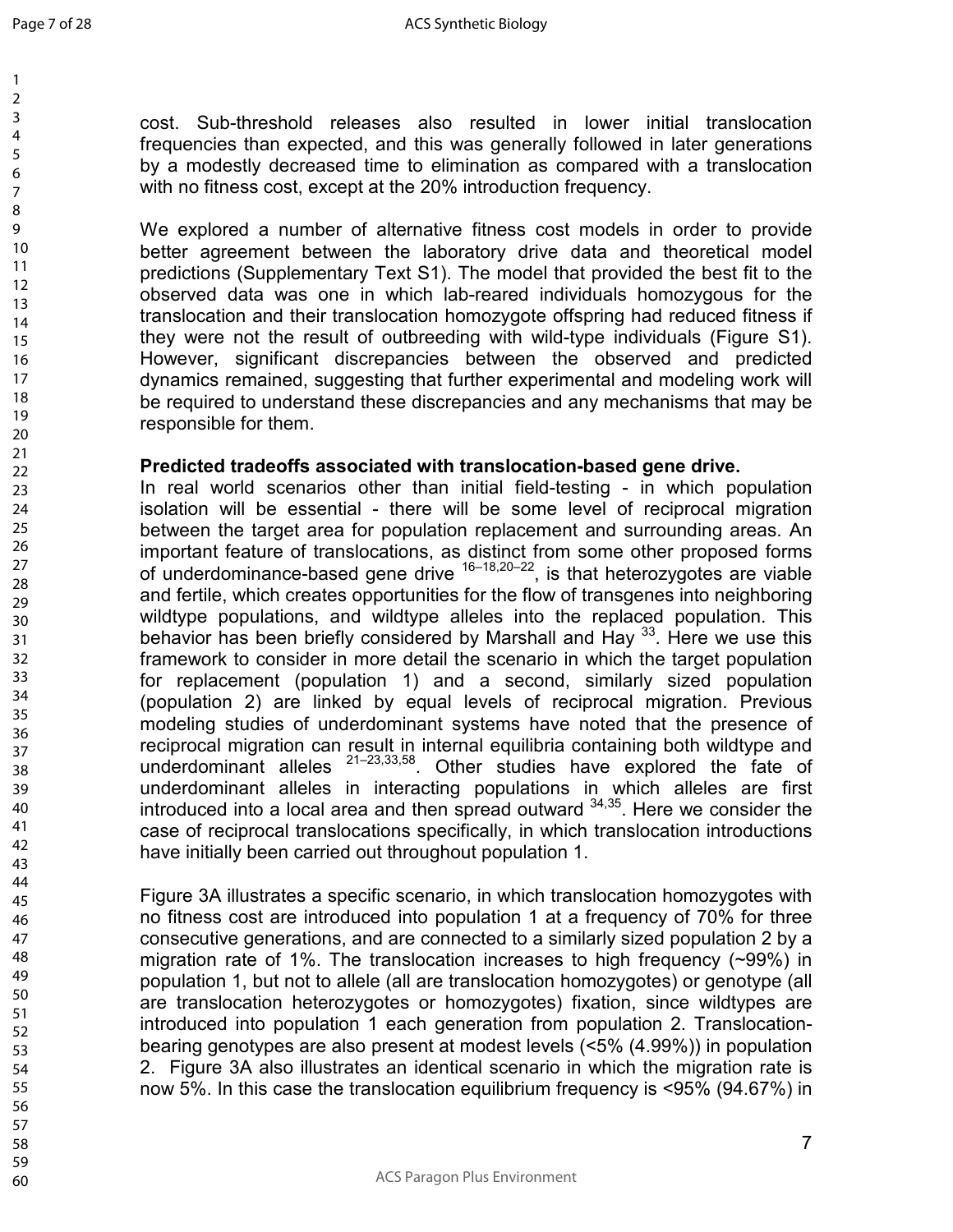population 1, <25% (24.49%) in population 2. We ran this model across a range of fitness costs and migration rates to see the general relationship between fitness cost, migration rate and equilibrium frequency in populations 1 and 2 (Figures 3B and C, same release conditions as for the single run shown in Figure 3A). The highest level of incoming wildtype migration that can be tolerated for a translocation with no fitness cost (~7.0% / generation) results in an equilibrium translocation genotype frequency of  $\sim 90\%$  in population 1 and  $\sim 25\%$  in population 2. Decreased levels of migration result in correspondingly higher equilibrium frequencies within population 1, which approach fixation as the migration rate falls to zero (Figure 4A), and the converse holds true for population 2. Increased fitness costs result in a minimal decrease in equilibrium translocation frequency for both populations compared to changes in migration rate, as seen by the sharper change in shading along the Y-axis (migration rate) than along the X-axis (fitness cost) (Figure 4B,C).

Population size is also a consideration as an equivalent stochastic model implemented by Marshall and Hay  $33$  for a translocation with a homozygous fitness cost of 5% and heterozygous fitness cost of 2.5% showed, for two populations of 100 individuals, the system had a  $\sim$ 5% chance of becoming established in both populations for a migration rate of 6.0% per generation; however for two populations of 1,000 individuals, there was only a small chance  $(\sim 0.1\%)$  that the system became established in both populations for the same migration rate. These observations suggest there is a broad range of conditions under which translocations can spread to a local high frequency, but highlight the tradeoffs associated with increased levels of migration between target and neighboring populations.

### **Discussion**

Translocations have previously been generated in animals and plants in several ways using transgenesis, though the fitness of individuals carrying these chromosomes has not been characterized  $47-51$ . The tools we used to create translocations in Drosophila - transgene cassettes located on two different chromosomes, a dominant marker created through the act of translocation, a site-specific nuclease able to bring about breakage within each cassette, and unique sequences that can mediate recombination between the two chromosomes - should be portable to other species (at least ones where sufficient mapping data and genome sequence are available). In particular, future use of the Cas9 system will allow the creation of double-stranded breaks at userdefined sites, which should facilitate the generation of translocations with breakpoints chosen by the developer  $5$ . The crossing scheme required to generate translocations can also be simplified to a single cross through the use of pairs of chromosomes, one of which carries Cas9, and the other of which carries a gRNA, the combination of which results in site-specific nuclease activity that cleaves a target site present on both transgene-bearing chromosomes (AB, OSA, and BAH, unpublished). These features, coupled with the common genetic behavior of reciprocal translocations in diverse species (semisterility in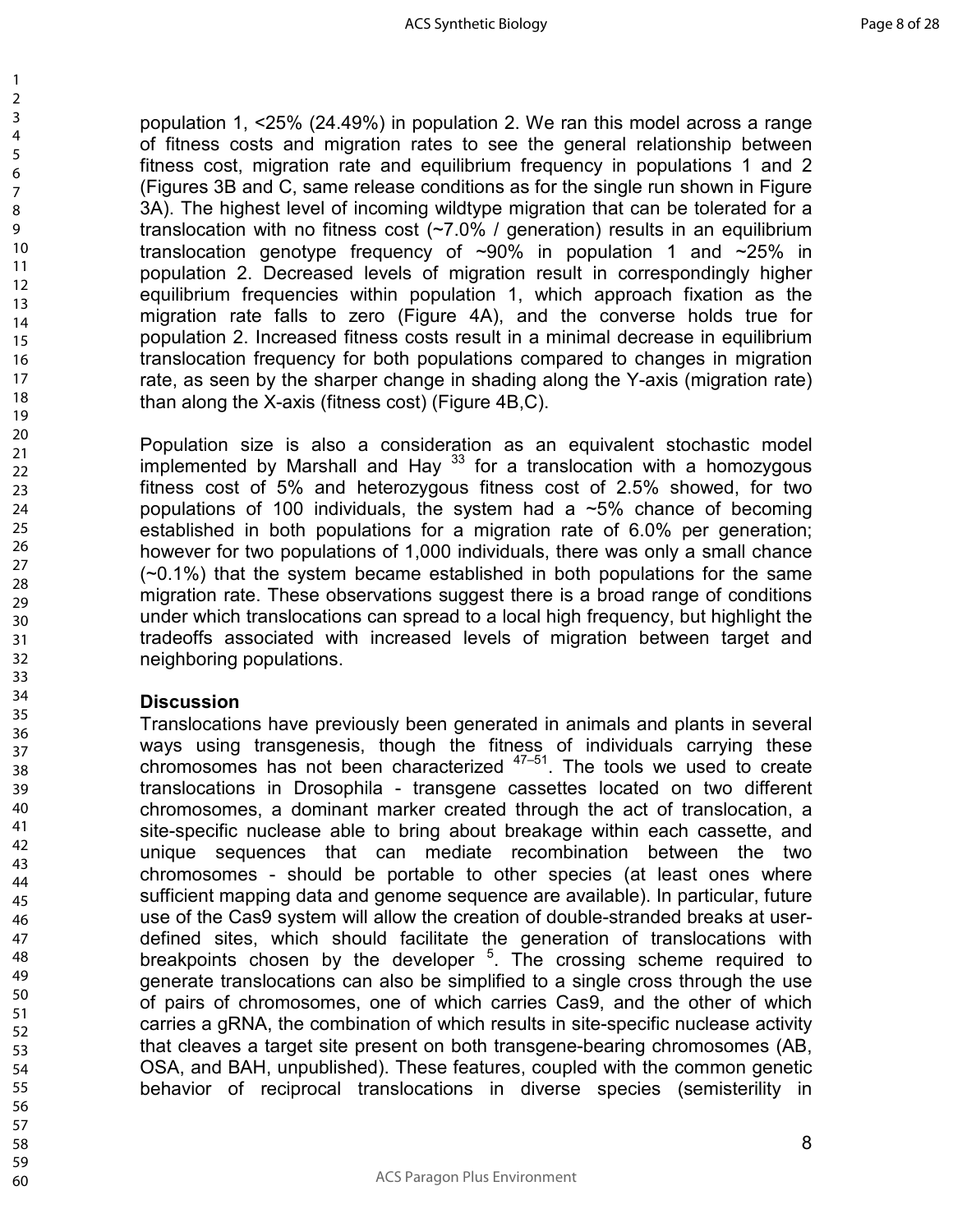1 2 3 4 5 6 7 8 9

heterozygotes), suggest that translocation-based, high threshold and reversible drive may be possible in many species.

Translocations generated in the past, with one exception in a haploid-diploid species <sup>44</sup>, have not been shown to drive population replacement. This is likely due, at least in part, to the creation of background mutations that compromise fitness in response to the X-irradiation used to create them. Our observations demonstrating population replacement at high but not low introduction frequencies, while limited to two translocations sharing one breakpoint in common, suggest that it may be possible to generate engineered translocations with fitness comparable to wildtype laboratory strains. That said, while the translocations we generated are competitive in a constant laboratory environment, it remains to be shown that these or any other engineered translocations are fit in competition with the diversity of genotypes that would be encountered in complex natural environments.

The population dynamics associated with the spread or loss of our translocations highlight this last point. Both translocations share a common breakpoint and show similar population dynamics. Thus, these dynamics may reflect breakpointspecific effects on gene expression. Alternatively, and/or in addition, they may reflect the continued segregation of fitness modifiers during drive, since recombination on translocation-bearing chromosomes in Drosophila is reduced throughout the involved arms  $59$ . Understanding the basis for these dynamics, and whether they are specific to these translocation breakpoints and/or the dominant markers used, will require further study in other genetic backgrounds, and with other engineered translocations, work that is in progress.

Our modeling also illustrates a set of tradeoffs associated with translocationbased gene drive. While an increase in translocation to high frequency can be spatially limited to a single population, this comes with the cost that wildtypes are continuously being introduced into the replaced population, and transgenes are introduced into the neighboring population. This flow keeps the equilibrium frequency of transgene-bearing individuals below 100% in the replaced population and above zero in the neighboring population. These observations suggest that translocation-based gene drive is likely to be most epidemiologically effective, and able to satisfy regulatory requirements relating to the presence and movement of transgene-bearing organisms, in target areas circumscribed by significant barriers to migration.

Related to these points, an important insight gained from other modeling of underdominant systems in spatially distributed populations is that if area-wide population replacement is attempted, attention must be paid to the population dynamics at hybrid zones near borders, as the hybrid front (a traveling wave) can move over time, and depends importantly on the distribution of population densities and migration distances inward and outward 34,35. Thus what constitutes a border may often literally be a moving target. Maintenance of specific borders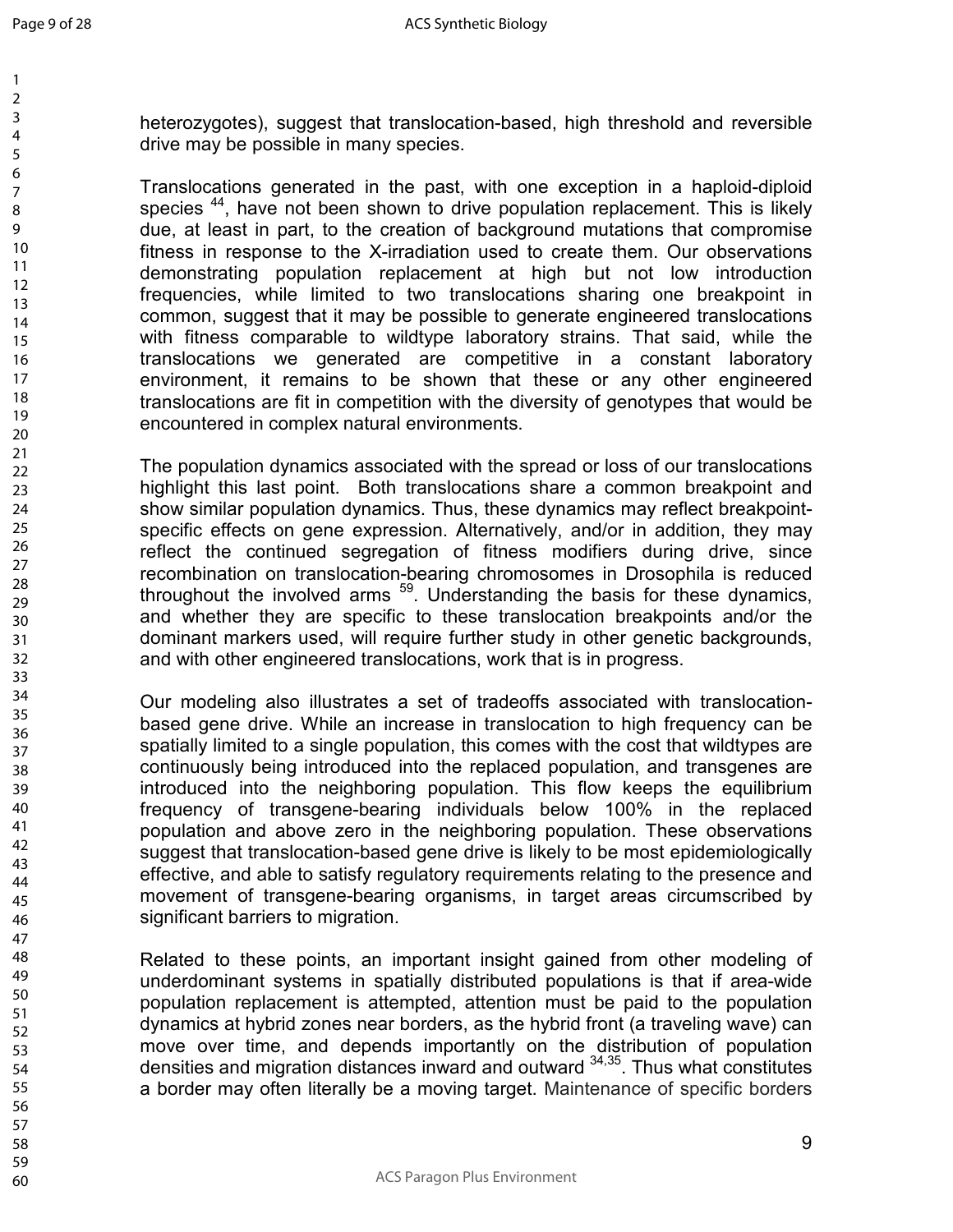will require monitoring and potentially entail additional local releases of the translocation system or wildtype inside or outside the target area, respectively. Modeling of translocation behavior using spatially explicit models based on analysis of real populations in complex environments should provide further insight into the likely behavior of these entities in real populations  $60,61$ . Finally, mosquito populations in the wild sometimes consist of multiple chromosomal forms, and may also display some level of reproductive isolation  $62-64$ . How engineered translocations will fare in the face of these variants remains to be determined, but can be explored in competition with genetically diverse laboratory strains <sup>65,66</sup>. While an understanding of the above issues is critical for the success of any population-replacement strategy, the problems may not be intractable, as evidenced by successes in controlling pest populations using nontransgenic <sup>67</sup> and transgenic inundative population suppression strategies <sup>68,69</sup>.

Finally, we address possible sources of failure and ways in which translocationbased drive can potentially overcome them. Pathogens can evolve resistance to the activities conferred by the cargo transgene, and the transgene can mutate to inactivity. These events cannot be prevented, but chromosome-based drive mechanisms such as translocations have the attractive feature that it should be possible to incorporate multiple transgenes near the breakpoints, bringing about redundancy in effector function and thereby increased functional lifetime in the wild. Cycles of population replacement to bring new genes into the population can also be imagined. In one approach, the translocation can first be removed from the population by driving its frequency below the threshold needed for drive throughout the target area, through dilution with wildtypes. This can then be followed by a second release of a new translocation-bearing strain that has the same breakpoints, and a new cargo. Alternatively, if high fitness translocations with distinct breakpoints can be generated routinely, it may be possible to drive a first generation translocation and any remaining wildtypes out of the population in favor of a second, distinct translocation (a point made earlier by  $32$ ) in the context of use of translocations for population suppression) carrying a new cargo, as with proposals for cycles of replacement of *Medea*-based gene drive systems 3,70–72 . The translocation itself is likely to be evolutionarily stable as a drive vehicle since reversion back to the wildtype chromosome configuration is likely to be very rare. However, even if this happened, necessarily in a single rare individual, this chromosome would be eliminated along with other wildtype chromosomes in a population (of this or any other species (see above)) in which the translocation was present at high frequency.

### **Materials & Methods:**

### **Construct Assembly**

The Gibson enzymatic assembly (EA) cloning method was used for all cloning  $^{73}$ . For both constructs (A and B), translocation allele components were cloned into the multiple cloning site (MCS) of a plasmid  $74$  containing the *white* gene as a marker and an attB-docking site. For construct A (Figure 1B), the oenocytespecific *svp* enhancer <sup>56</sup> and Hsp70 basal promoter fragments were amplified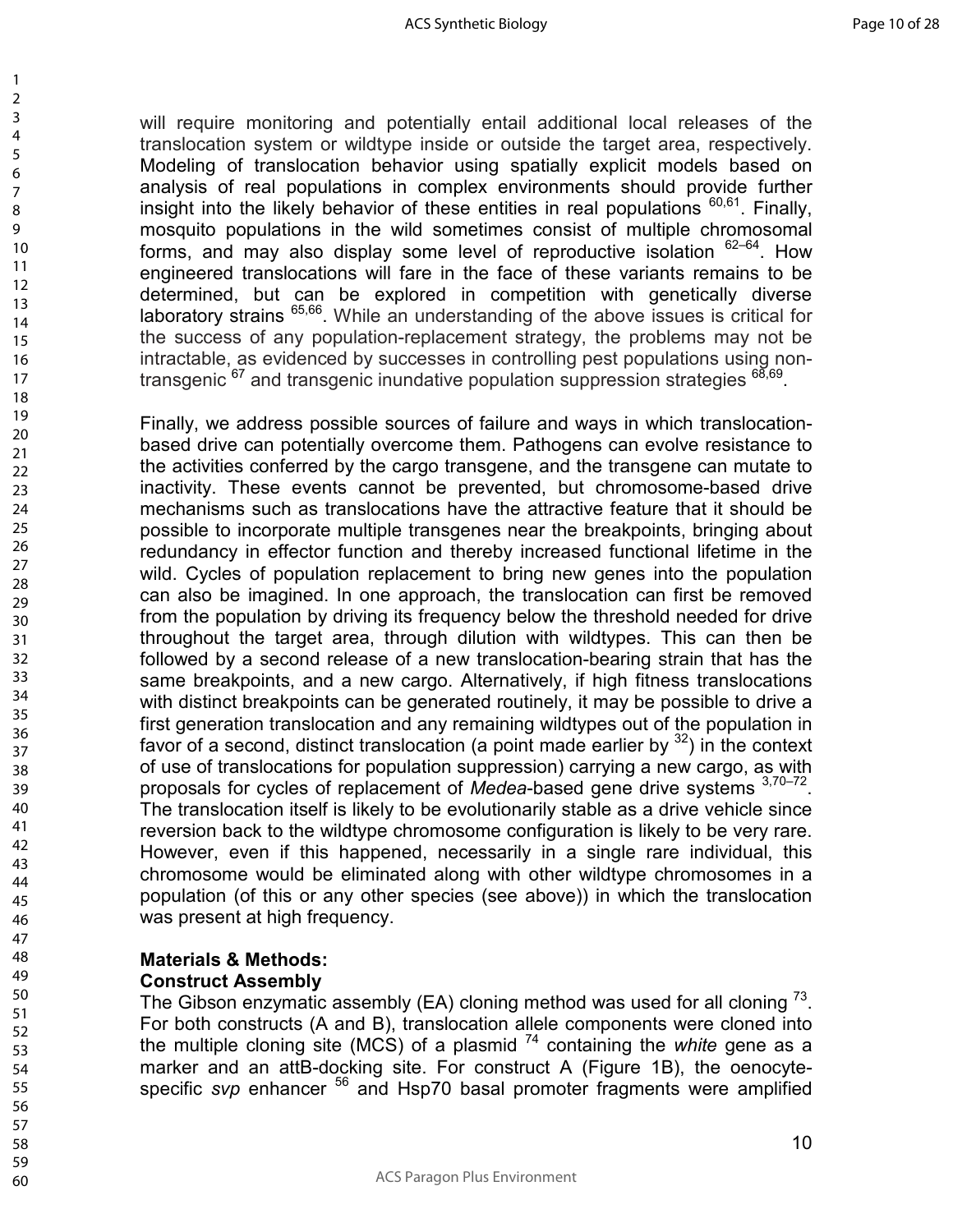from *Drosophila melanogaster* genomic DNA using primers P16 and P17 (*svp*) and P18 and P19 (Hsp70). The GFP fragment was amplified from template pAAV-GFP (addgene plasmid #32395) using primers P26 and P27. A Kozak sequence (CAACAAA) directly 5' of the GFP start codon was added with primer P26. The SV40 3'UTR fragment was amplified from template pMos-3xP3-DsRedattp (addgene plasmid #52904) using primers P28 and P10. The 5' and 3' CTCF insulator fragments <sup>75</sup> were amplified from *Drosophila melanogaster* genomic DNA using primers P11 and P15 (for the 5' CTCF fragment) and P13 and P14 (for the 3' CTCF fragment). The 667 XYZ and 668 UVW homology fragments were amplified as above with primers P22 and P23 (XYZ) and P20 and P21 (UVW), from plasmid pFUSE-mIgG1-Fc Invivogen, San Diego). The 5' and 3' splice sites utilized were from a 67bp intron located in the *Drosophila melanogaster* Myosin Heavy Chain (MHC) gene ID CG17927. They were added to UVW and XYZ sequences using PCR; the 5' splice site was added to the 5' end of the UVW fragment via PCR with primer P24, and the 3' splice site was added to the 3' end of fragment XYZ via PCR with primer P25. Two I-SceI recognition sequences Two 18bp I-SceI recognition sequences (ATTACCCTGTTATCCCTA-CTAG-TAGGGATAACAGGGTAAT) were added to the 3' end of the UVW fragment with primer P21 and the 5' end of the XYZ fragment with primer P22. The construct was assembled in two steps, as above, with the first (5') CTCF, the svp and hsp70 fragments, the UVW fragment, and the XYZ fragment cloned in via a first EA cloning step, and the GFP fragment, the SV40 3'UTR fragment, and the second (3') CTCF cloned in via a second EA cloning step. For construct B (Figure 1B), the opie2 promoter fragment was amplified from plasmid pIZ/V5-His/CAT (Invitrogen) using primers P1 and P2. The XYZ and UVW homology fragments were amplified from plasmid pFUSEss-CHIg-mG1 using primers P3 and P4 (XYZ) and P5 and P6 (UVW). Two 18bp I-SceI recognition sequences (ATTACCCTGTTATCCCTA-CTAG-TAGGGATAACAGGGTAAT) were added to the 3' end of the XYZ fragment and the 5' end of the UVW fragment in inverse orientation to each other separated by a 4bp linker sequence (CTAG) using primers P4 (for XYZ) and P5 (for UVW). The 5' and 3' splice sites utilized were from a 67bp intron located in the *Drosophila melanogaster* Myosin Heavy Chain (Mhc) gene ID CG17927; the 5' splice site was added to the 5' end of the XYZ fragment via PCR with primer P7, and the 3' splice site was added to the 3' end of fragment UVW via PCR with primer P8. The dsRed fragment, together with the SV40 3'UTR, were amplified from template pMos-3xP3-DsRed-attp (addgene plasmid #52904) using primers P9 and P10, with a Kozak sequence (CAACAAA) directly 5' of the DsRed start codon added with primer P9. The 5' and 3' CTCF insulator fragments  $\frac{75}{15}$  were amplified from *Drosophila melanogaster* genomic DNA using primers P11 and P12 (for the 5' CTCF fragment) and P13 and P14 (for the 3' CTCF fragment). The construct was assembled in two steps. First, the *Drosophila melanogaster* attB stock plasmid  $^{74}$  was digested with AscI and XbaI, and the first (5') CTCF, the opie-2 promoter, the XYZ fragment, and the UVW fragments were cloned via EA cloning. Then, the resulting plasmid was digested with XhoI, and the dsRed-SV40 3'UTR fragment and the second (3') CTCF were cloned in via EA cloning.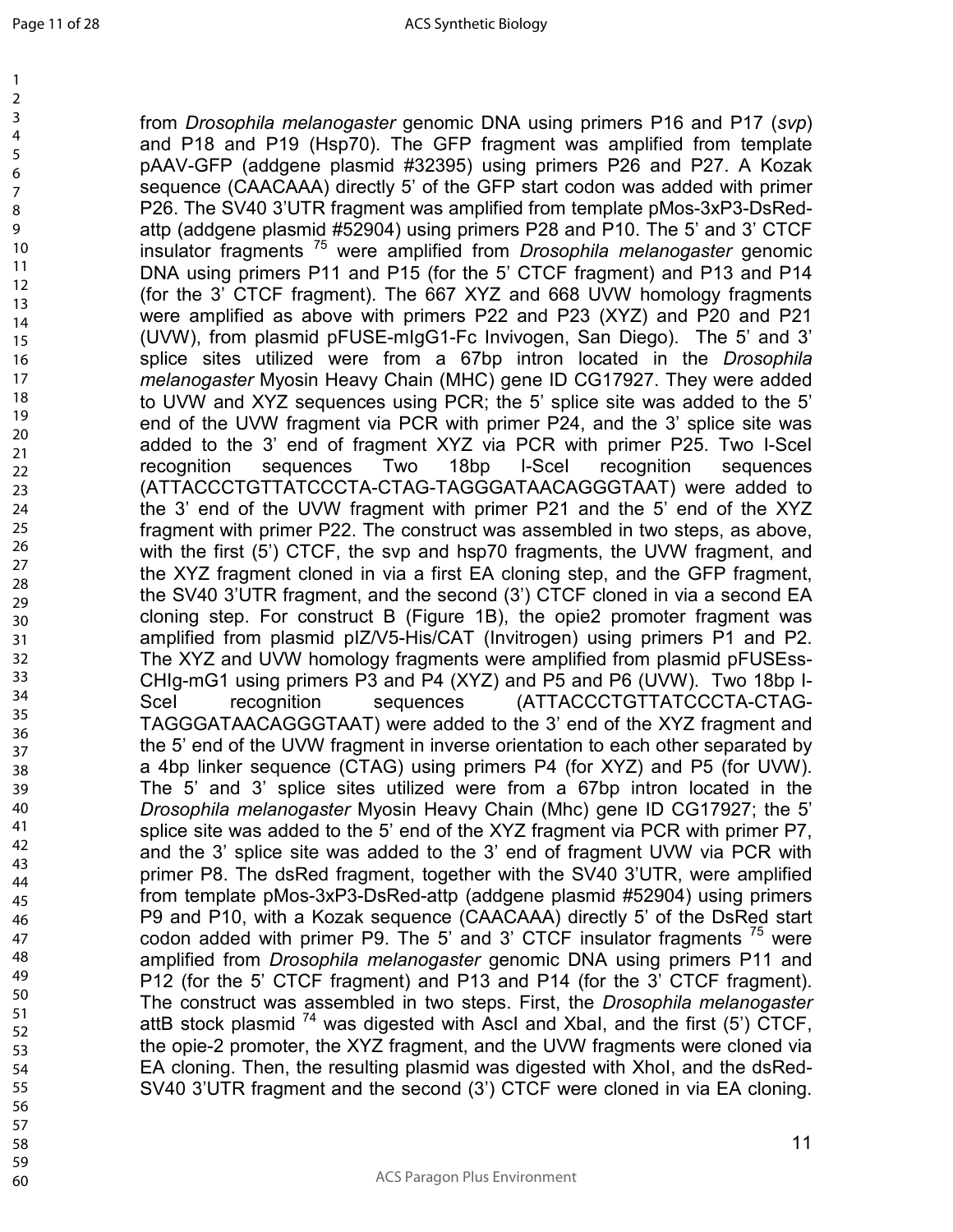All sequences were analyzed with NNSPLICE 0.9 (available at http://www.fruitfly.org/seq\_tools/splice.html) to confirm strength of splice signals and to check for cryptic splice sites. A list of primer sequences used in the above construct assembly can be found in Supplementary Table 1.

### **Fly Culture and Strains**

Fly husbandry and crosses were performed under standard conditions at 25°C. Rainbow Transgenics (Camarillo, CA) carried out all of the fly injections. Bloomington Stock Center (BSC) fly strains utilized to generate translocations were attP lines 68E (BSC #24485:  $y^1$  M{vas-int.Dm}ZH-2A w<sup>\*</sup>; M{3xP3-RFP.attP'}ZH-68E), 51C (BSC #24482; y[1] M{vas-int.Dm}ZH-2A w[\*]; M{3xP3- RFP.attP'}ZH-51C), and 70A2 (BSC #9741: y[1] w[1118]; PBac{y[+]-attP-9A}VK00023). Fly Stock BSC#6935 (y[1] w[\*]; P{ry[+t7.2]=70FLP}23 P{v[+t1.8]=70I-SceI}4A/TM) was used as the source of heat shock induced I-SceI. For balancing chromosomes, fly stocks BSC#39631 (w[\*]; wg[Sp-1]/CyO; P{ry[+t7.2]=neoFRT}82B lsn[SS6]/TM6C, Sb[1]) BSC#2555 (CyO/sna[Sco]) were used. For introgression into a wild type background we used the Canton-S stock BSC#1. Translocation construct A was inserted at site 51C, and construct B was inserted at 68E and 70A2 using phiC31 mediated attP/attB integration. These site combinations allowed for the generation of two distinct translocation types, 51C;68E and 51C;70A2. Stocks homozygous for both constructs were then mated with flies that express I-SceI under the control of the Hsp70 heat shock promoter <sup>57</sup>. Progeny carrying all three transgenes were subjected to 5 rounds of heat shock during larval stages and as adults. Heat shocks were conducted by submerging fly vials in a water bath set to 38°C for one hour. Adults were outcrossed to w-, and progeny examined under a fluorescent dissecting scope for ubiquitous GFP expression, indicative of translocation generation.

Homozygous translocation-bearing stocks were generated for both 51C;68E and 51C;70A2 site combinations by crossing translocation heterozygotes and identifying homozygous progeny by eye color (light orange eyes for homozygotes versus yellow for heterozygotes for the 51C;68E site combination; light red eyes for homozygotes versus orange for heterozygotes for the 51C;70A2 site combination. After confirming homozygous viability, translocations were introgressed into a Canton-S genetic background. First, CS females were crossed to translocation-bearing males so as to bring the CS mitochondrial genotype into the translocation background. Subsequently, translocation heterozygote females were outcrossed to CS males for 8 generations. Heterozygous translocation-bearing males and virgin females were then crossed to each other to generate homozygous stocks in the CS background for each site combination. Homozygosity was confirmed by outcrossing. Drive experiments for these stocks were set up against CS as the wildtype stock.

### **Embryo and Adult viability determination**

For embryo viability counts (Table 1), 2-4 day old adult virgin females were mated with males of the relevant genotypes for 2-3 days in egg collection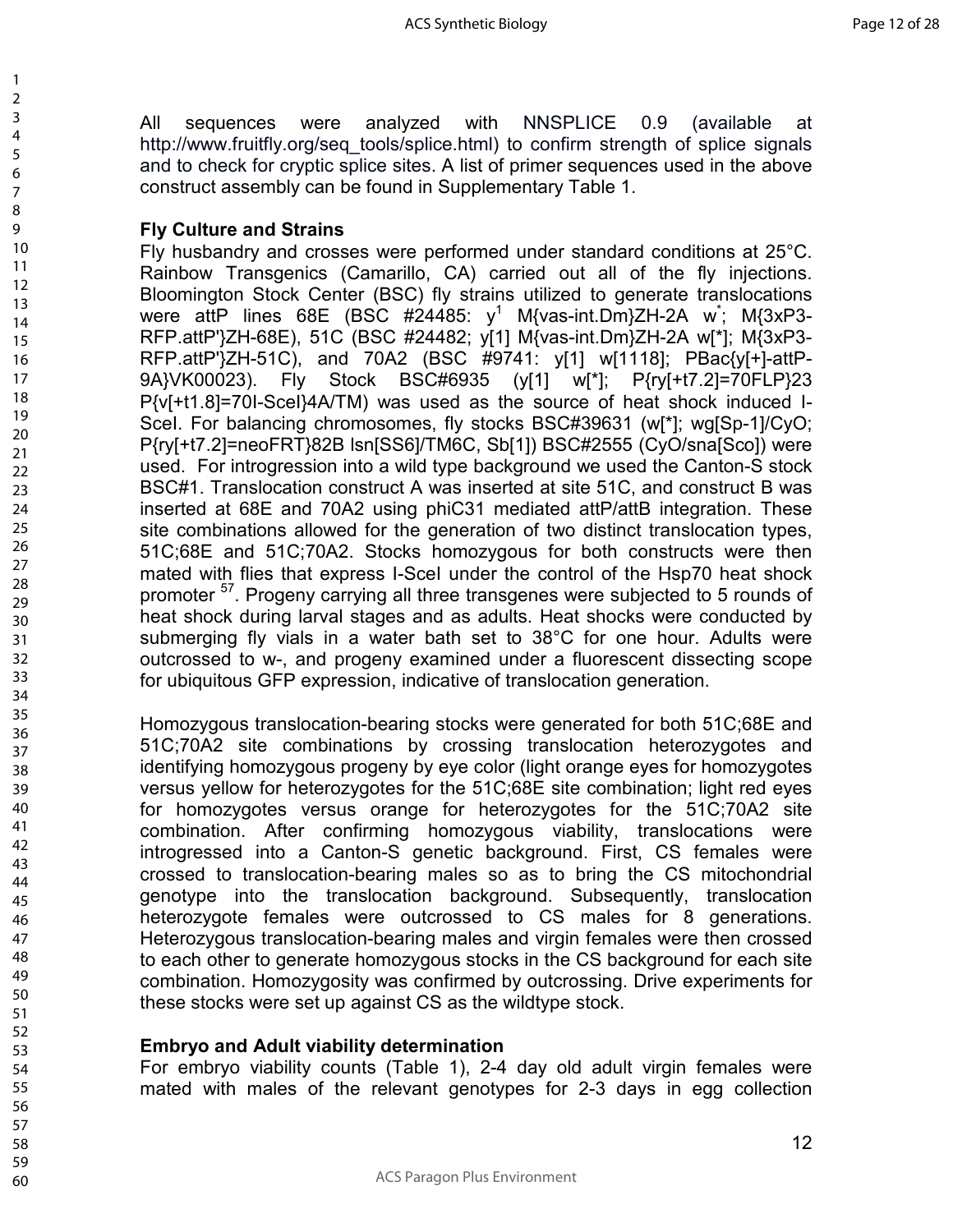chambers, supplemented with yeast paste. On the following day, a 3hr egg collection was carried out, after first having cleared old eggs from the females through a pre-collection period on a separate plate for 3hrs. Embryos were isolated into groups and kept on an agar surface at 25 $\degree$ C for 48-72 hrs. The  $\%$ survival was then determined by counting the number of unhatched embryos. One group of 100-300 embryos per cross was scored in each experiment, and each experiment was carried out in biological triplicate (total number of offspring scored is presented in Table 1). The results presented are averages from these three experiments. Embryo survival was normalized with respect to the % survival observed in parallel experiments carried out with the Canton-S wild-type strain, which was 93.00% + 1.82%. For adult fly counts (Table 1), individual flies for each genotype cross were singly mated. For each genotype cross, we set up 10-15 individual fly crosses, and the results presented are averages from all these experiments (total number of offspring scored is presented in Table 1).  $\chi^2$ statistical analyses were carried out for both embryo and adult fly counts to compare expected and observed values, and no statistically significant differences were observed (p values shown).

### **Population cage experiments**

All population cage experiments were carried out at  $25^{\circ}$ C, 12 hour-12 hour day night cycle, with ambient humidity in 250 ml bottles containing Lewis medium supplemented with live, dry yeast. Starting populations for drive experiments included equal numbers of virgins and males of similar ages, for each genotype. Translocation-bearing homozygotes were introduced at population frequencies of 60%, 70%, and 80% ( $T_1/T_1$ ;  $T_2/T_2$ ) for above threshold drive experiments, and 20%, 30%, and 40%  $(T_1/T_1, T_2/T_2)$  for below threshold drive experiments. CS virgin females and males (+/+; +/+) of similar age as the translocation-bearing individuals made up the remainder of the population. The total number of flies for each starting population was 100. All experiments were conducted in triplicate. After being placed together, adult flies were removed after seven days. After another seven days, progeny (typically 200-250, depending on the replicate) were collected and divided arbitrarily into two equally sized groups. For one group the fraction of translocation-bearing individuals  $(T_1/T_1; T_2/T_2)$  or  $T_1$ /+;  $T_2$ /+) was determined, while the other group was placed into a new bottle to initiate the next generation. No significant evidence of crowding in the 250 ml bottles was observed.

### **Theoretical Framework**

We apply the model of Curtis and Robinson  $^{76}$  to describe the spread of reciprocal translocations through a population. This is a discrete-generation, deterministic population frequency model assuming random mating and an infinite population size. We denote the first chromosome with a translocated segment by "*T*" and the wild-type version of this chromosome by "*t*." Similarly, we denote the second chromosome with a translocated segment by "*R*" and the wildtype version of this chromosome by "*r*." As a two-locus system, there are nine possible genotypes; however, only individuals carrying the full chromosome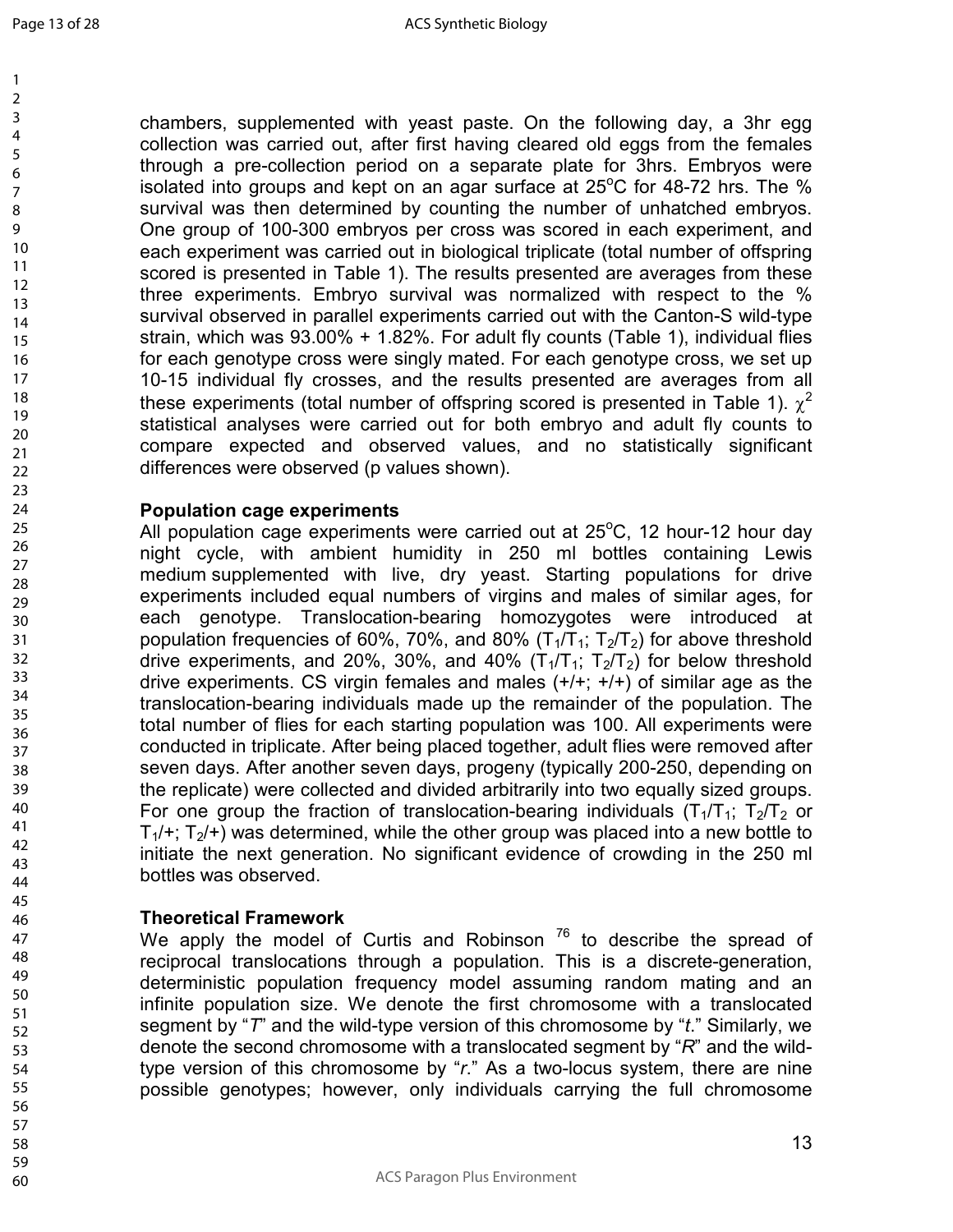complement are viable, which corresponds to the genotypes *TTRR*, *TtRr* and *ttrr*, the proportion of the kth generation of which are denoted by  $P_k^{TTR}$ ,  $P_k^{TRR}$  and  $P_k^{Iirr}$ . The four haplotypes that determine the genotype frequencies in the next generation – *TR*, *tR*, *Tr* and *tr* – are described by the following frequencies:

$$
f_k^{TR} = p_k^{TRR} (1 - s) + 0.25 p_k^{TRR} (1 - hs)
$$
  
\n
$$
f_k^{iR} = f_k^{Tr} = 0.25 p_k^{TRR} (1 - hs)
$$
  
\n
$$
f_k^{tr} = p_k^{trr} + 0.25 p_k^{TRR} (1 - hs)
$$

Here, *s* denotes the reduced fecundity of *TTRR* individuals and *hs* denotes the reduced fecundity of *TtRr* individuals relative to wild-type individuals, where  $h \in [0,1]$ . By considering all possible mating pairs, the genotype frequencies in the next generation are:

 $\begin{array}{l} p_{k+1}^{TRR} = (f_k^{TR})^2 \, / \sigma_k \\ p_{k+1}^{TRR} = 2 (f_k^{TR} f_k^{tr} + f_k^{iR} f_k^{Tr}) / \sigma_k \\ p_{k+1}^{urr} = (f_k^{ir})^2 \, / \sigma_k \end{array}$ 

where  $\sigma_k$  is a normalizing term given by,

$$
\sigma_k = (f_k^{TR})^2 + 2(f_k^{TR} f_k^{tr} + f_k^{iR} f_k^{Tr}) + (f_k^{tr})^2
$$

We evaluated a number of fitness cost models in terms of their ability to replicate the dynamics observed in the laboratory drive experiments. These included: a) constant fitness costs, b) fitness costs that varied with translocation population frequency, c) fitness costs that decreased with time (either linearly, exponentially or sigmoidally), and d) an introgression model, in which lab-reared individuals homozygous for the translocation and their translocation homozygote offspring had reduced fitness if they were not the result of outbreeding with wild-type individuals. These models are described in Supplementary Text S1.

For our three-population models, there are three sets of the above equations to represent each population. We let *m* represent the migration rate per generation. After genotype frequencies for all three populations are calculated for a given generation, a proportion *m* is removed from each genotype from populations 1 and 3 and added to population 2, and a proportion 2*m* is removed from each genotype from population 2, half of which is added to population 1 and the other half of which is added to population 3.

### **Funding Sources**

Work in BAH's lab (BAH, OSA, ABB, and TI) was supported by the U. S. Army Research Laboratory and the U. S. Army Research Office under contract W911NF-11-2-0055 to the California Institute of Technology, and the USDA and CRDF. Work at UCSD (OSA and AB) was supported by an NIH-K22 Career Transition award (5K22AI113060), an NIH Exploratory/Developmental Research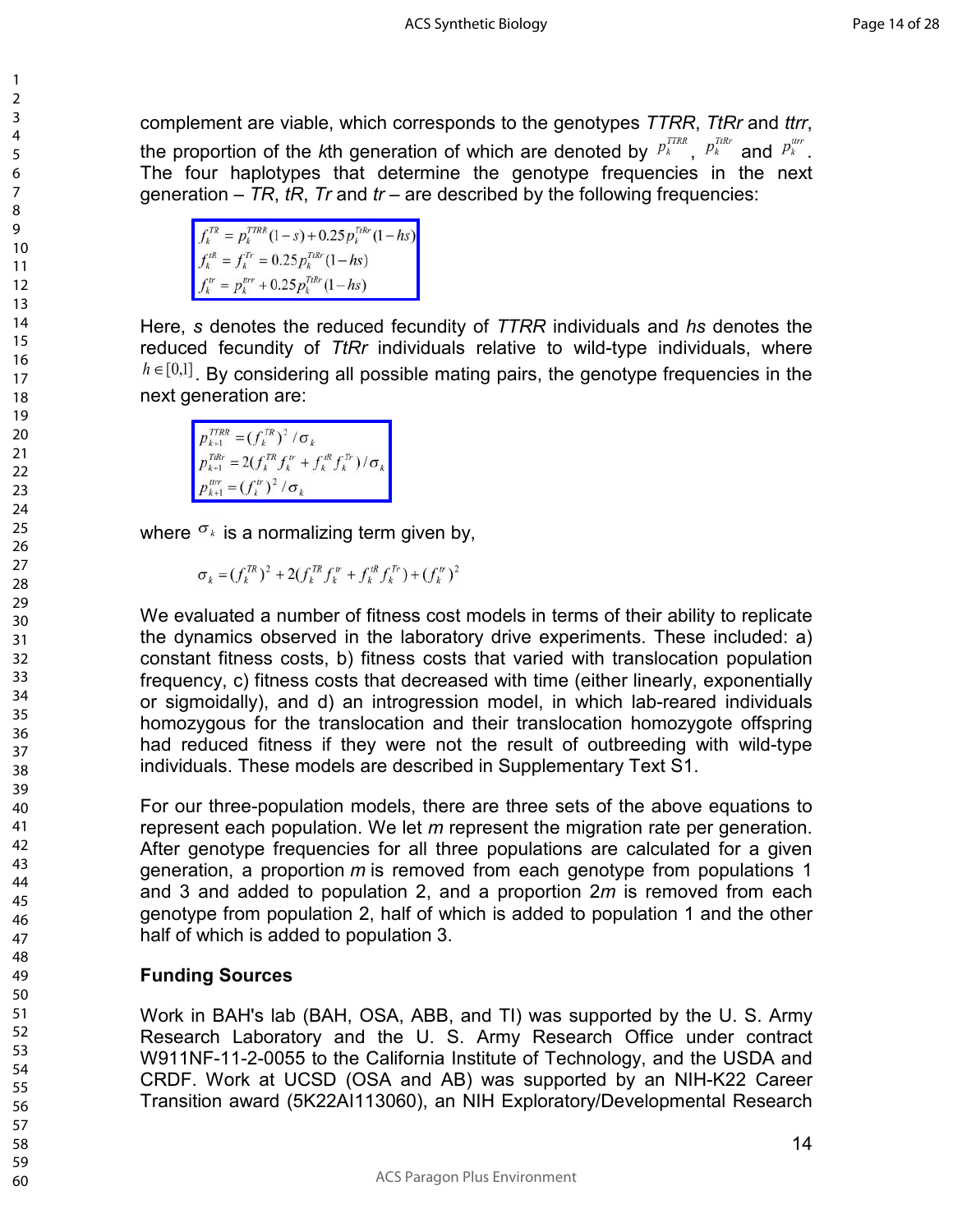Grant Award (1R21AI123937), and a Defense Advanced Research Project Agency (DARPA) Safe Genes Program Grant (HR0011-17-2-0047) awarded to O.S.A. JMM was supported by funding from The Parker Foundation through a gift to the University of California, San Francisco, Global Health Group Malaria Elimination Initiative. TI was supported by NIH training grant 1432.

### **Conflicts of Interest**

A.B, O.S.A and B.A.H have a patent pending related to population control using engineered translocations.

### **Author Contribution(s)**

A.B., O.S.A, B.A.H conceived and designed experiments. T.I, J.M.M, A.B., O.S.A performed all mathematical, molecular and genetic experiments. All authors analyzed the data, contributed to the writing, and approved final manuscript.

### **Supporting Information**

Includes Supplementary Methods describing the general theoretical framework of the modelling used and the specifics and comparison of various investigated fitness cost models, as well as Supplementary Figure 1 and Supplementary Table 1.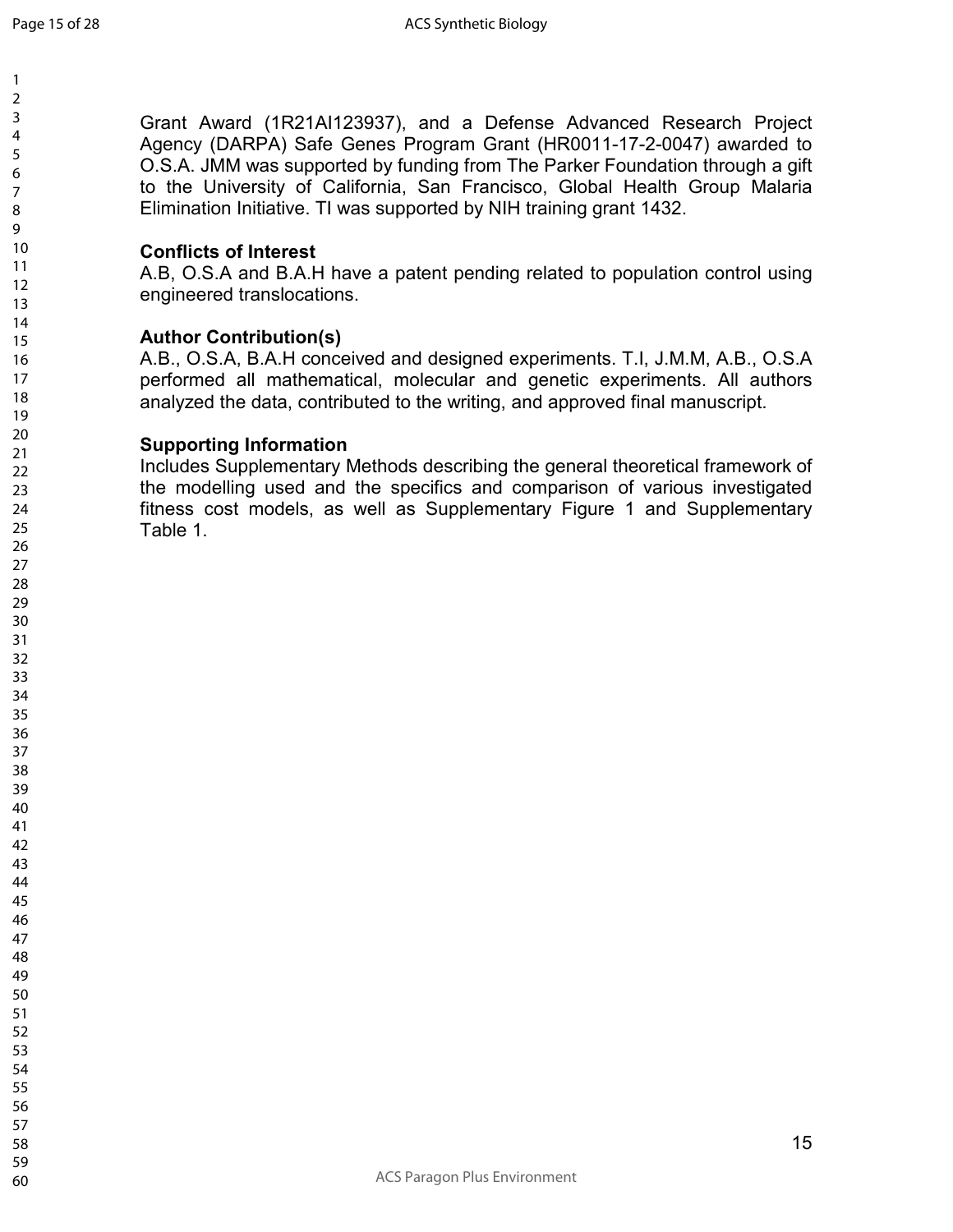

**Figure 1**. Gamete and zygote genotypes associated with the presence of a reciprocal translocation. Wildtype chromosomes  $N_1$  and  $N_2$ , and translocation chromosomes  $T_1$  and  $T_2$ , are indicated. (A) One chromosome type (a) is indicated in yellow. A second chromosome type (b) is in gray. Gamete types generated by wildtype (+/+), translocation heterozygotes (T/+), and translocation homozygotes (T/T) are indicated. (B) Gamete and zygote genotypes possible in crosses involving a translocation are indicated. Inviable genotypes are indicated by a red line.

ACS Paragon Plus Environment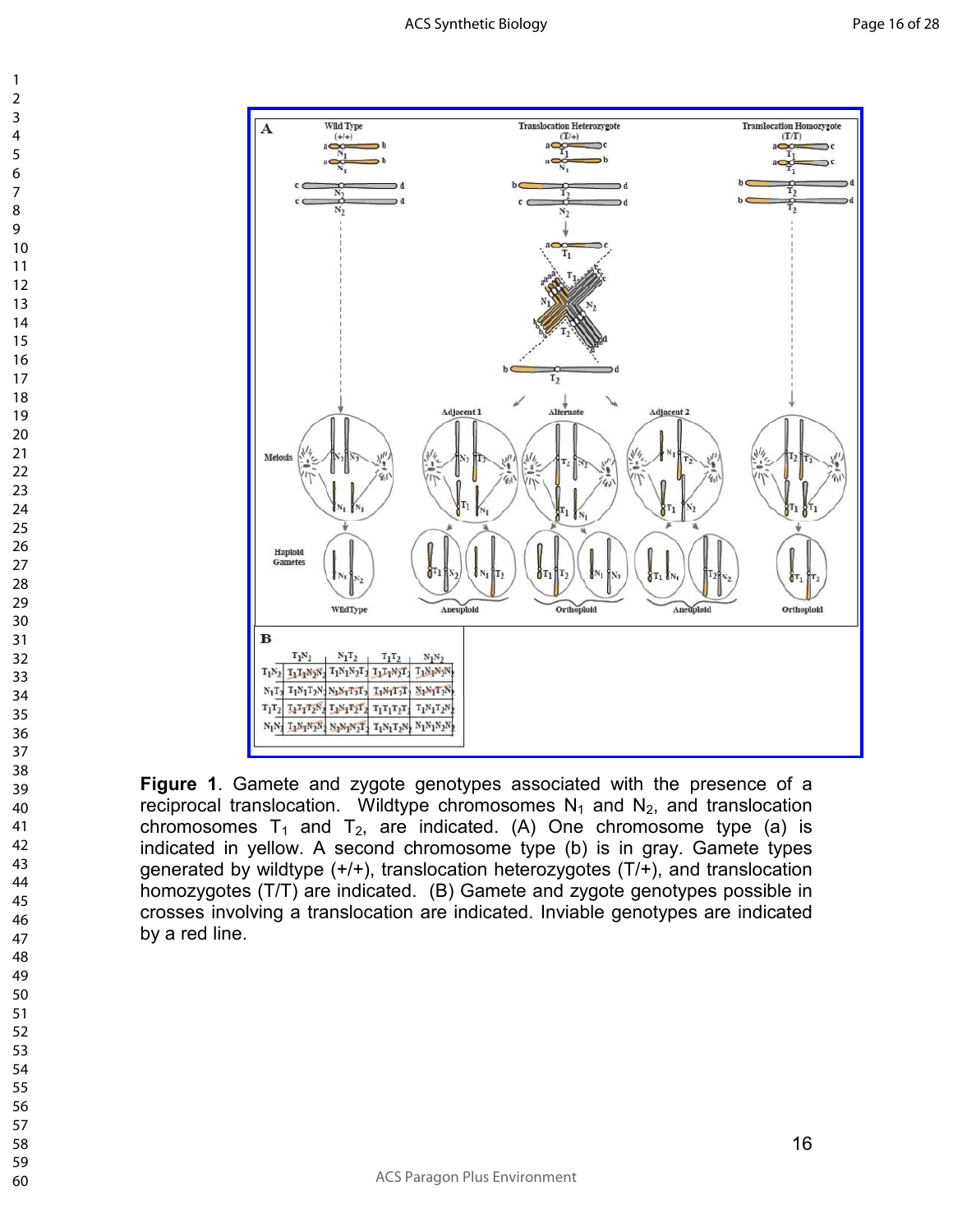

**Figure 2**. Generation of reciprocal translocations in Drosophila. (A) Approximate location of the attP sites used for transgene insertion; orientation with respect to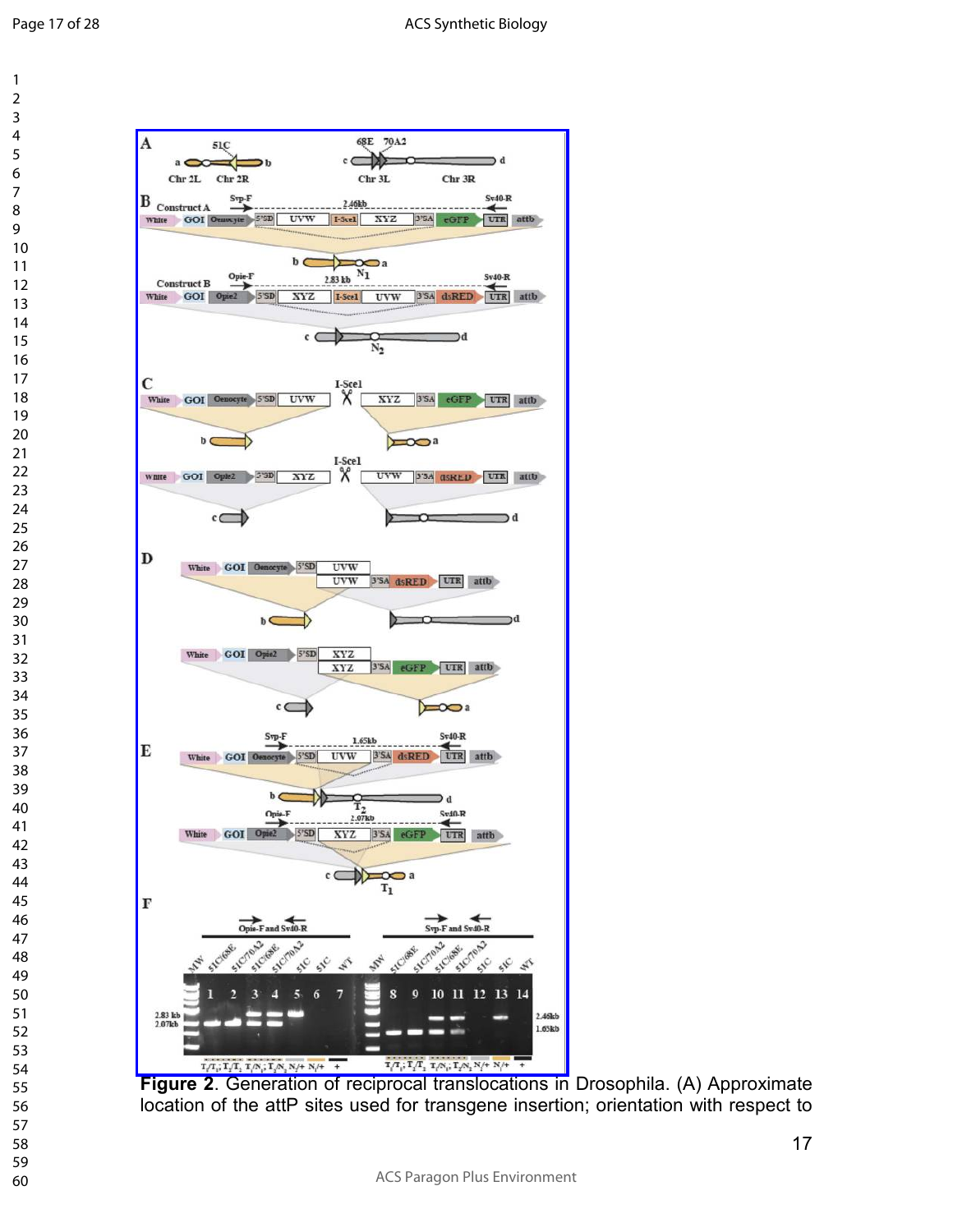the centromere are indicated by triangles. (B) Components of each starting transgene cassette. Construct A is inserted on the second chromosome and construct B on the third chromosome. Components are as indicated in the text. (C) I-Sce-dependent cleavage results in a double-stranded break in each transgene-bearing chromosome. (D) Alignment of broken chromosome ends occurs using homologous sequences UVW and XYZ. (E) Recombinant chromosomes are generated by homologous recombination using sequences UVW and XYZ. (F) Agarose gel image is shown of PCR amplification products generated from different genotypes: translocation homozygotes (T1/T1; T2T2); translocation heterozygotes (T1N1; T2N); individuals carrying only the 51C starting chromosome insertion (N1/+); or the 68E and 70A2 starting chromosome insertion (N2/+). Primers used, and expected amplification product sizes, are indicated in B and E.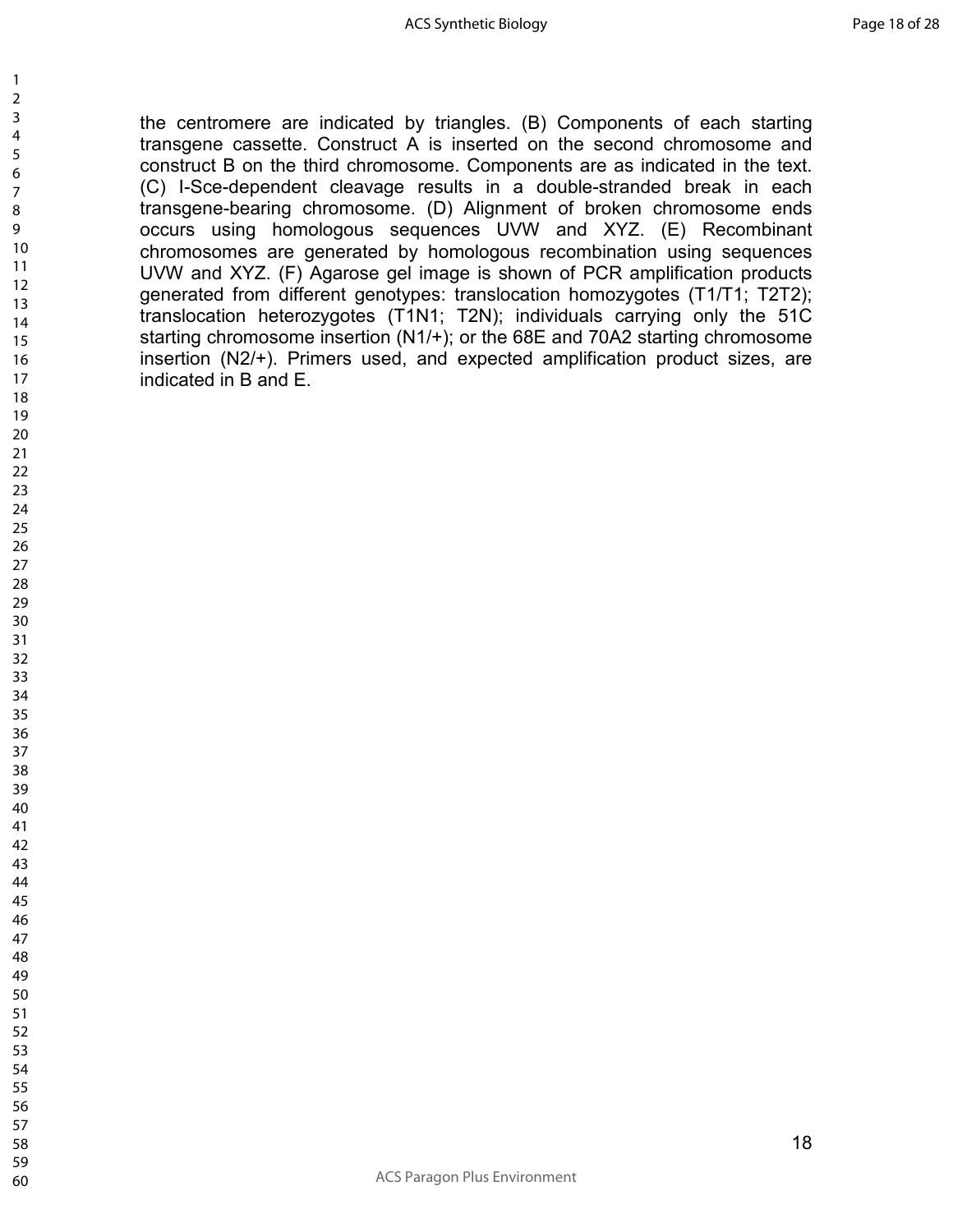

**Figure 3.** Dynamics of translocation-based population replacement, and model predictions in the absence of fitness costs. Population frequency of the adult population having the indicated translocation is plotted versus generation number for a number of homozygous translocation release ratios: 80%, 70%, 60%, 40%, 30% and 20%. Solid lines indicate observed population frequencies, and dashed lines indicate predicted translocation-bearing genotype frequencies for an element with no fitness cost.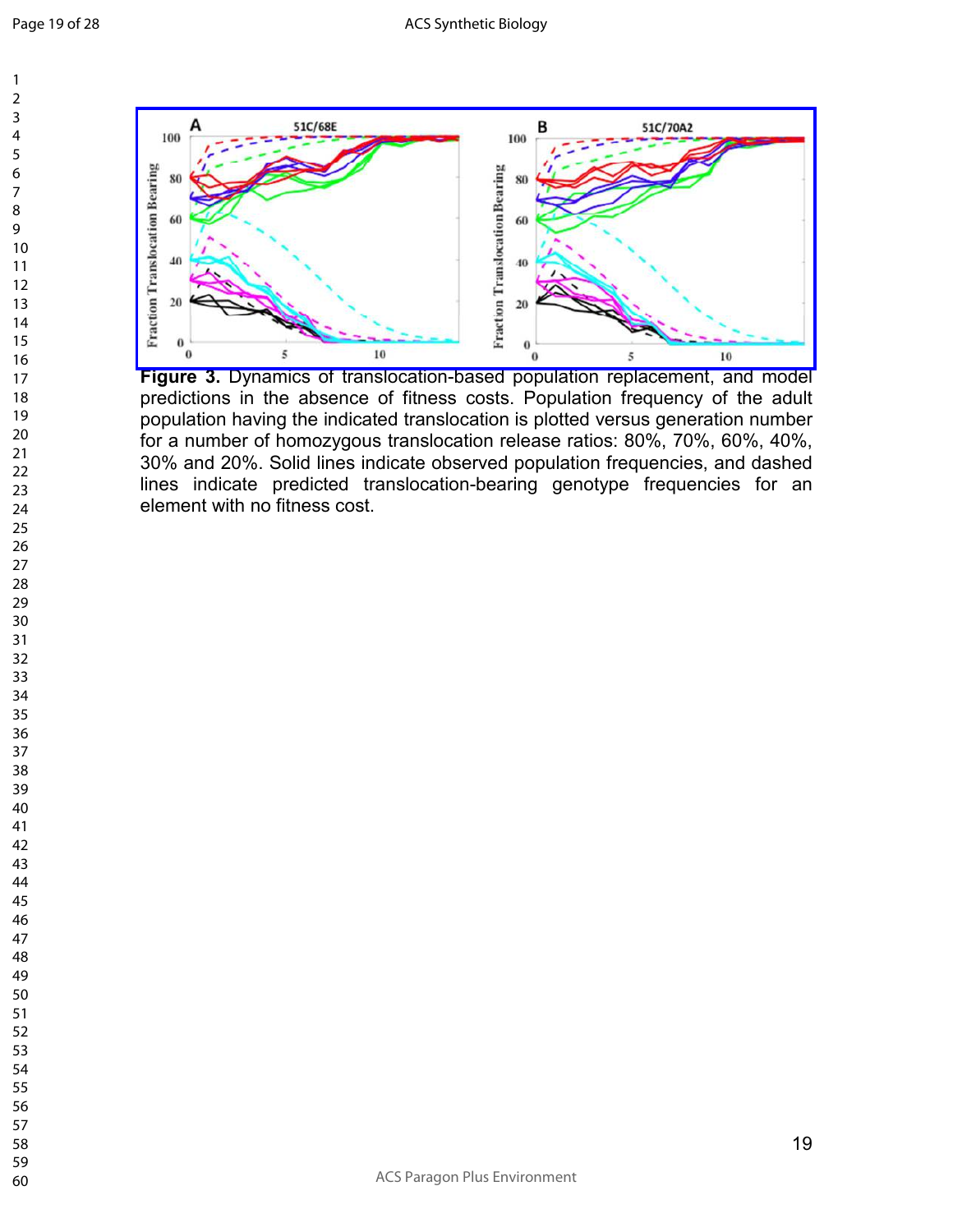

**Figure 4. Translocation dynamics in a two population migration model.** (A) Population frequency of a translocation with no fitness cost, introduced into population 1 using three consecutive releases of translocation-bearing homozygotes. Populations 1 and 2 are linked by a migration rate of 1% (solid lines) or 5% (dashed lines). (B,C) Equilibrium frequency of translocation bearing individuals over a range of fitness costs and migration rates for population 1 (B) or population 2 (C). For both populations increasing fitness cost has little effect on the equilibrium frequency at low migration rate and increased effects at higher migration rates. In contrast, migration rate has a much stronger effect on equilibrium frequency independent of fitness cost as seen by the color gradient shifts. Note that the equilibrium frequency varies between 90-100% and 0-25% in the target population (population 1) and population 2, respectively.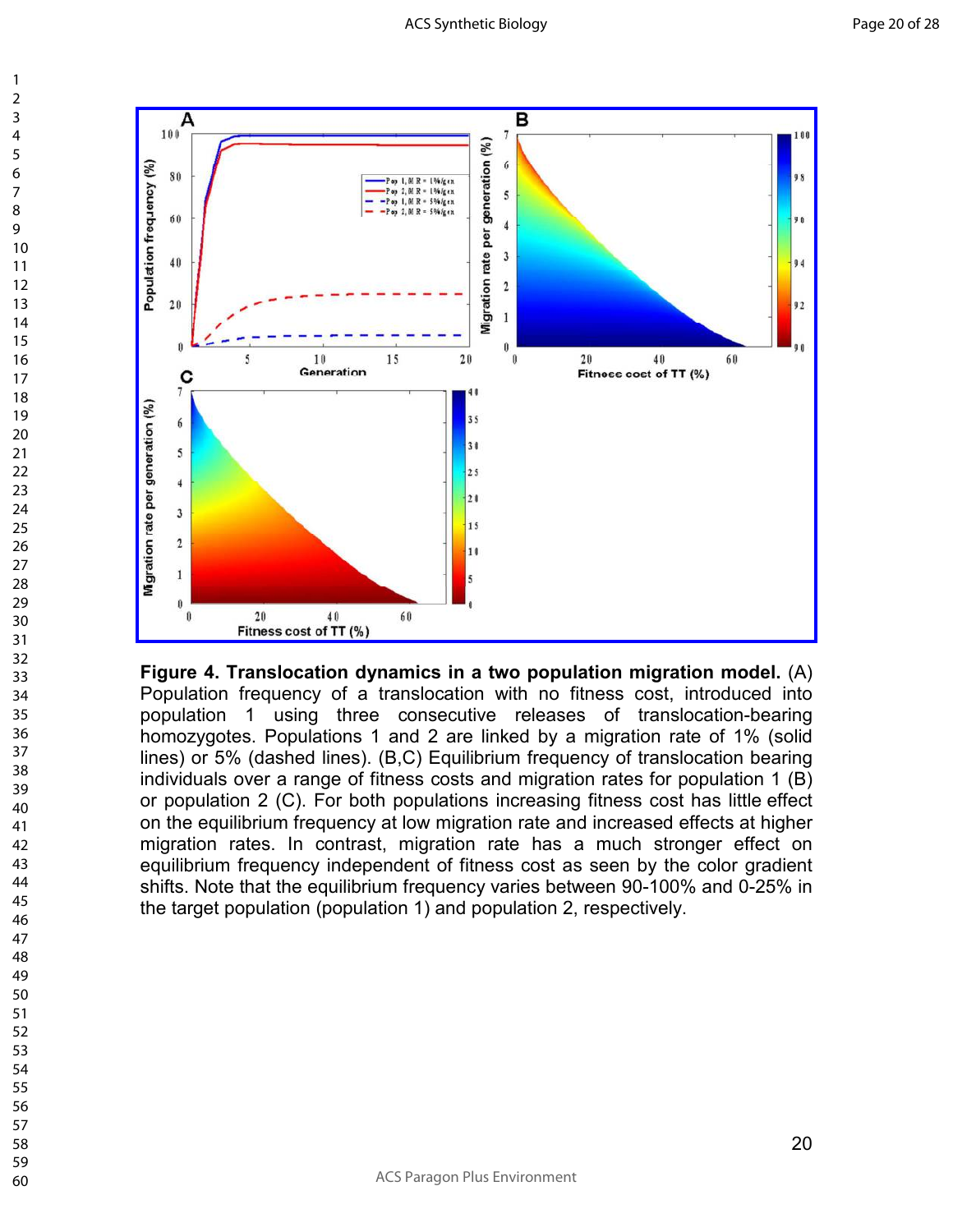| male                  | female             | progeny genotype $(\%)$                                                                                                                                                                                                                                                                                                                 | predicted | observed <sup>*</sup>                                                    | predicted | observed <sup>®</sup>                                            |
|-----------------------|--------------------|-----------------------------------------------------------------------------------------------------------------------------------------------------------------------------------------------------------------------------------------------------------------------------------------------------------------------------------------|-----------|--------------------------------------------------------------------------|-----------|------------------------------------------------------------------|
|                       |                    | $T_1/T_1$ ; $T_2/T_2$ $T_1/T_1$ ; $T_2/T_2$ $T_1/T_1$ ; $T_2/T_2$ (100%)                                                                                                                                                                                                                                                                | 100       | $96.9 \pm 1.8$ (n = 588, p = 0.80)<br>$96.9 \pm 0.3$ (n = 579, p = 0.87) | 100       | $100 \pm 0.0$ (n=507, p=1)<br>$100 + 0.0$ (n=592, p=1)           |
| $T_1/T_1$ ; $T_2/T_2$ | $+/-$ : $+/-$      | $T_1/$ +; $T_2/$ + (100%)                                                                                                                                                                                                                                                                                                               | 100       | $94.6 + 2.2$ (n = 569, p=0.62)<br>$98.2 \pm 2.6$ (n=536, p=0.88)         | 100       | $100 \pm 0.0$ (n=516, p=1)<br>$100 \pm 0.0$ (n=469, p=1)         |
| $+/-$                 |                    | $T_1/T_1$ ; $T_2/T_2$ $T_1/4$ ; $T_2/4$ (100%)                                                                                                                                                                                                                                                                                          | 100       | $90.1 \pm 1.6$ (n=759, p=0.22)<br>$92.5 + 4.8$ (n=410, p=0.33)           | 100       | $100 \pm 0.0$ (n=507, p=1)<br>$100 \pm 0.0$ (n=504, p=1)         |
| $T_1/+: T_2/+$        | $+/+$ : +/+        | $T_1/$ + : $T_2/$ + (25%)<br>$T_1/$ +; + $\overline{7}$ + (25%)**<br>$+/+$ : T <sub>2</sub> /+ (25%)**<br>$+/-$ : $+/-$ (25%)                                                                                                                                                                                                           | 50        | $51.2 \pm 1.6$ (n=820, p=0.90)<br>$50.4 \pm 1.3$ (n=576, p=0.95)         | 50        | $49.3 \pm 3.4$ (n=825, p=0.99)<br>$49.5 \pm 2.4$ (n=938, p=0.99) |
| $+/-$ : $+/-$         | $T_1/$ +; $T_2/$ + | $T_1/$ +; $T_2/$ + (25%)<br>$T_1/$ +; +/+ $(25\%)$ **<br>$+/-$ : T <sub>2</sub> /+ (25%)**<br>$+/-$ : $+/- (25%)$                                                                                                                                                                                                                       | 50        | $48.3 \pm 2.8$ (n=441, p=0.77)<br>$48.3 \pm 3.9$ (n=805, p=0.65)         | 50        | $49.4 \pm 2.2$ (n=877, p=0.99)<br>$48.5 + 3.4$ (n=941, p=0.99)   |
| $T_1/$ + : $T_2/$ +   | $T_1/+: T_2/+$     | $T_1/T_1$ ; $T_2/T_2$ (6.25%)<br>$T_1/T_1$ ; $T_2/+(12.5\%)$ **<br>$T_1/T_1$ ; +/+ (6.25%)**<br>$T_1/$ + ; $T_2/T_2$ (12.5%)**<br>$T_1/$ ; $T_2/$ + (25%)<br>$T_1/4$ ; $+7 + (12.5\%)$ <sup>**</sup><br>$+/+$ : T <sub>2</sub> /T <sub>3</sub> (6.25%) <sup>**</sup><br>$+(+$ ; T <sub>2</sub> $/(12.5%)$ **<br>$+/- + (-1) + (6.25\%)$ | 37.5      | $36.2 \pm 1.8$ (n=568, p=0.84)<br>$32.4 \pm 4.0$ (n=503, p=0.22)         | $-83%$    | $80.4 \pm 6.5$ (n=519, p=0.99)<br>$80.8 \pm 5.8$ (n=463, p=0.99) |

**Table 1**. Behavior of translocations in crosses to various genotypes. Crosses between parents of specific genotypes - wild-type  $(+/+; +/+)$ , translocation heterozygotes  $(T_1/+)$ ;  $T_2/+)$ , and translocation homozygotes  $(T_1/T_1; T_2/T_2)$ , were carried out. Embryo survival (fifth column from right) and percentage of translocation-bearing adults (rightmost column) were independently quantified;  $\chi^2$ statistical analysis (p-values from which are shown) was carried out to determine if differences between expected and observed values were significant. The top number in each column shows results for the 51C/68E translocation; the bottom number shows the results for the 51C/70A2 translocation. \*\* Indicates unviable genotypes. Embryo survival was normalized with respect to percent survival (± SD) observed in the  $w^{1118}$  stock used for transgenesis (methods).

### **Supplementary Table 1.** List of primer sequences used in this study.

|      | Primer Primer sequence, 5' to 3'                                   | Source                                   |
|------|--------------------------------------------------------------------|------------------------------------------|
| name |                                                                    |                                          |
| D1   | CCTAACAACTCACACCTTGCAGCGCCACCTG<br>GCCCTAGAGATCCACCAACTTTTTTGCACTG | $ $ plZ/V5-<br>l His/CAT<br>(Invitrogen) |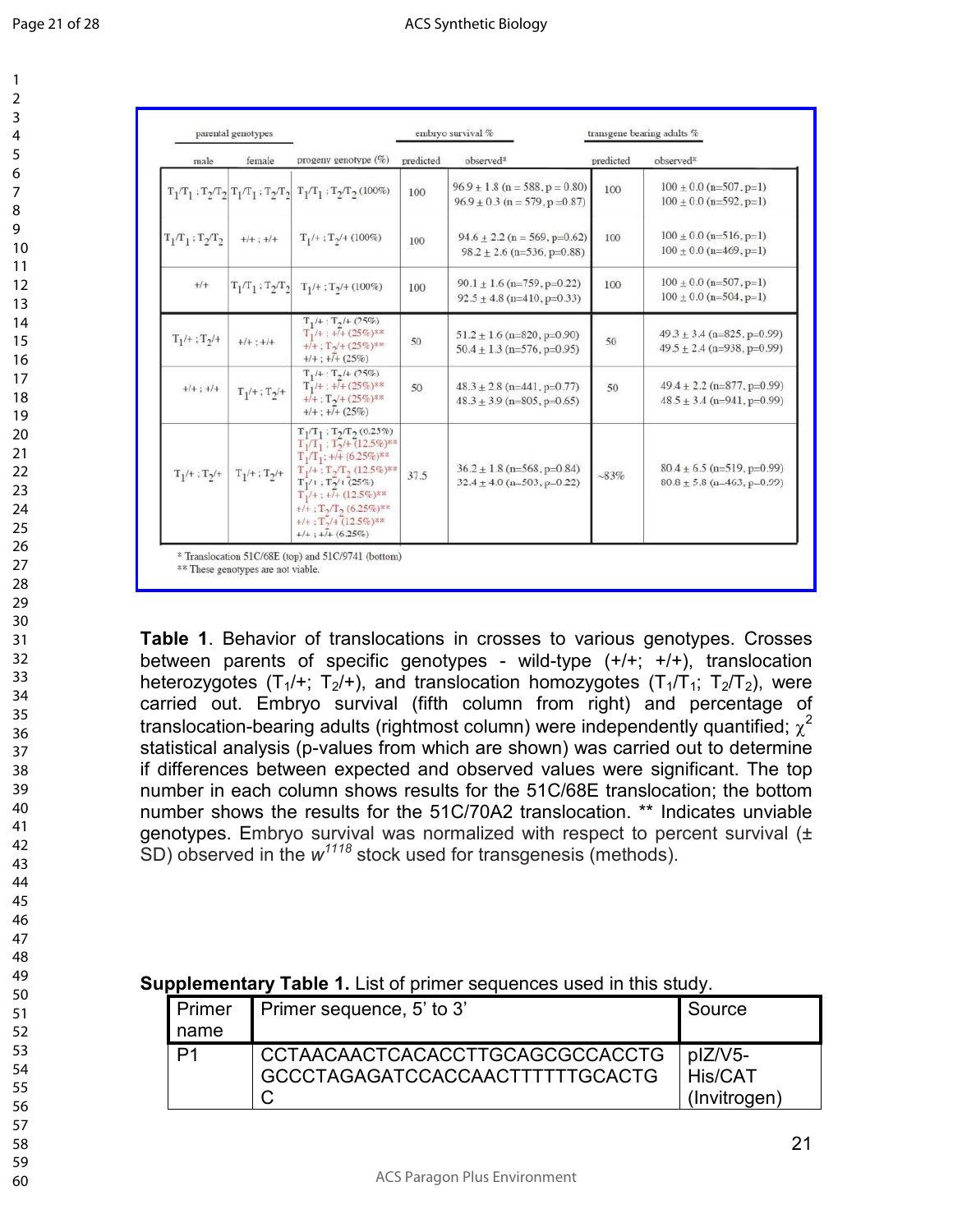| P <sub>2</sub>  |                                         |                            |
|-----------------|-----------------------------------------|----------------------------|
|                 | ATTCCTAAGCATCAGTGGTTGAACCTACCTTG        |                            |
|                 | TTGGCGTGACCAGAGACAGGTTGCGGCG            |                            |
| P <sub>3</sub>  | AGGTTCAACCACTGATGCTTAGGAATAGGCC         | pFUSEss-                   |
|                 | ATGTGAAGCTGAAGGAATC                     | CHIg-mG1                   |
|                 |                                         | (Invivogen)                |
| P <sub>4</sub>  | TATTACCCTGTTATCCCTACTAGTAGGGATAA        |                            |
|                 | CAGGGTAATACTAGAATCCCTGGGCACAATT         |                            |
|                 | т                                       |                            |
| P <sub>5</sub>  | CTAGTATTACCCTGTTATCCCTACTAGTAGGG        | pFUSEss-                   |
|                 | ATAACAGGGTAATAGTGGTTGTAAGCCTTGC         | CHIg-mG1                   |
|                 | A                                       | (Invivogen)                |
| P <sub>6</sub>  |                                         |                            |
|                 | AAAGGATAAGAATTAGGGTTAGTCGTTTCGG         |                            |
|                 | TGTGCCTAGTTTACCAGGAGAGTGGGAGA           |                            |
| P7              | CGCCCACGCCATCCAACCGCCGCCGCAACC          | <b>P3/P4</b><br><b>XYZ</b> |
|                 | TGTCTCTGGTCACGCCAACAAGGTAGGTTC          | <b>PCR</b>                 |
|                 |                                         |                            |
| P <sub>8</sub>  | ATGACGTTCTTGGAGGAGCGCACCATTTTGT         | <b>UVW</b><br><b>P5/P6</b> |
|                 | TGCTAAAGGAAAGGATAAGAATTAGGGTT           | <b>PCR</b>                 |
| P <sub>9</sub>  | AAACGACTAACCCTAATTCTTATCCTTTCCTTT       | pMos-3xP3-                 |
|                 | AGCAACAAAATGGTGCGCTCCTCCAAG             | DsRed-attp                 |
|                 |                                         | (addgene                   |
| P <sub>10</sub> | AATGGAACTCTTCGCGGCCAGGTGGCGCTG          | plasmid                    |
|                 | CAAGGCTCGAGGGTCGACTGATCATAATCA          | #52904)                    |
| P <sub>11</sub> | GGATCCGGGAATTGGGAATTGGGCAATATTT         | Drosophila                 |
|                 | AAATGGCGGCCTTGCAGCGCCACCTGGCC           | genomic DNA                |
|                 |                                         |                            |
| P <sub>12</sub> | AGCGTGTTTTTTTGCAGTGCAAAAAAGTTGGT        |                            |
|                 | GGATCTCTAGGGCCAGGTGGCGCTGCAA            |                            |
|                 |                                         |                            |
| P <sub>15</sub> | CCAACGCATTTTCCAAGCTTGTTTAAACGTGG        |                            |
|                 | ATCTCTAGGGCCAGGTGGCGCTGCAAGG            |                            |
| P <sub>13</sub> | <b>TACAAATGTGGTATGGCTGATTATGATCAGTC</b> | Drosophila                 |
|                 | GACCCTCGAGCCTTGCAGCGCCACCTGG            | genomic DNA                |
|                 |                                         |                            |
| P <sub>14</sub> | GAGACCGTGACCTACATCGTCGACACTAGTG         |                            |
|                 | GATCTCTAGGGCCAGGTGGCGCTGCAAGG           |                            |
| P <sub>16</sub> | <b>CCTTGCAGCGCCACCTGGCCCTAGAGATCCA</b>  | Drosophila                 |
|                 | CGTTTAAACAAGCTTGGAAAATGCGTTGG           | genomic DNA                |
|                 |                                         |                            |
| P <sub>17</sub> | CGAAGCGCCTCTATTTATACTCCGGCGCTCG         |                            |
|                 | TTTAAACAAAGTGGCAGGGCCCATGTGTT           |                            |
| P <sub>18</sub> | GAGTGGAGCACAAACACATGGGCCCTGCCA          | Drosophila                 |
|                 |                                         |                            |
|                 | CTTTGTTTAAACGAGCGCCGGAGTATAAAT          | genomic DNA                |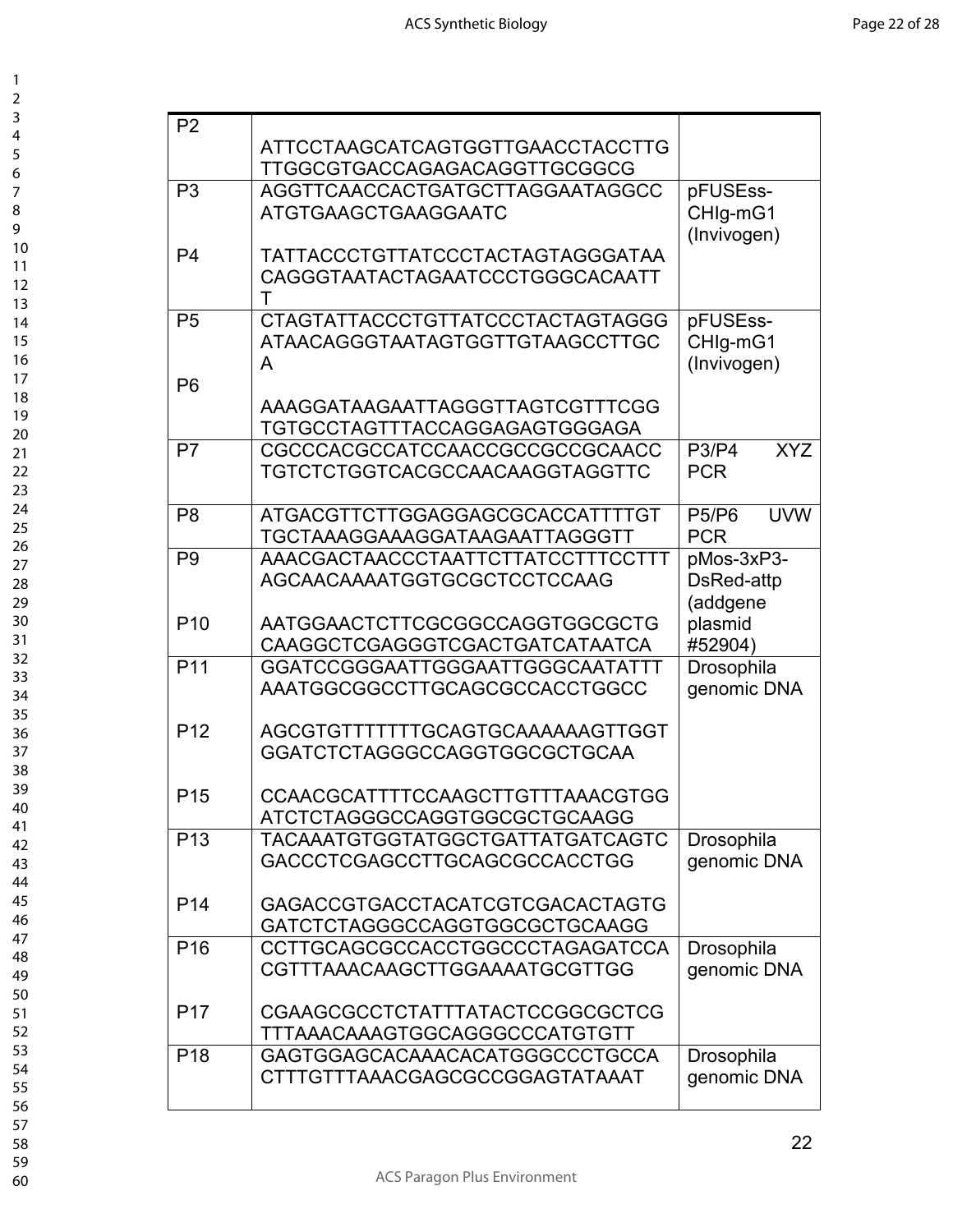| 1                                         |  |
|-------------------------------------------|--|
| $\overline{ }$                            |  |
| 3                                         |  |
|                                           |  |
| 4                                         |  |
|                                           |  |
|                                           |  |
| 6                                         |  |
|                                           |  |
| 8                                         |  |
|                                           |  |
| 9                                         |  |
| 10                                        |  |
| $\mathbf{1}$                              |  |
| 1                                         |  |
| 1<br>$\overline{2}$                       |  |
| 1<br>3                                    |  |
|                                           |  |
| 1<br>4                                    |  |
| 5<br>1                                    |  |
|                                           |  |
| 16<br>17                                  |  |
|                                           |  |
| 18                                        |  |
| 19                                        |  |
|                                           |  |
| $\overline{20}$                           |  |
| $\overline{21}$                           |  |
| $\overline{2}$                            |  |
| $\overline{2}$                            |  |
| $\overline{2}$<br>$\overline{\mathbf{3}}$ |  |
| 4<br>$\overline{2}$                       |  |
|                                           |  |
| 25                                        |  |
| $\frac{26}{5}$                            |  |
| $^{27}$                                   |  |
|                                           |  |
| 28                                        |  |
| 29                                        |  |
| 80                                        |  |
|                                           |  |
| $\mathbf{S}$<br>1                         |  |
| $\overline{2}$<br>$\overline{\mathbf{3}}$ |  |
|                                           |  |
| ś<br>$\overline{\mathbf{3}}$              |  |
| 4<br>3                                    |  |
| $\overline{\mathbf{3}}$                   |  |
|                                           |  |
| 36                                        |  |
| Ś<br>7                                    |  |
| 88                                        |  |
|                                           |  |
| 39                                        |  |
| 40                                        |  |
| 41                                        |  |
|                                           |  |
| 42                                        |  |
| $\overline{4}$<br>ξ                       |  |
|                                           |  |
| 44                                        |  |
| 45                                        |  |
| 46                                        |  |
|                                           |  |
| 47                                        |  |
| 48                                        |  |
| 49                                        |  |
|                                           |  |
| 50                                        |  |
| 51                                        |  |
| 5.<br>$\overline{2}$                      |  |
|                                           |  |
| 5.<br>ξ                                   |  |
| 54                                        |  |
| 55                                        |  |
|                                           |  |
| 56                                        |  |
| 57                                        |  |
| 58                                        |  |
|                                           |  |
| 59                                        |  |
| 60                                        |  |
|                                           |  |

| P <sub>19</sub> | AAGCATCAGTGGTTGAACCTACCTTGTTGGC       |             |
|-----------------|---------------------------------------|-------------|
|                 | <b>GTGTCTGATGCAGATTGTTTAGCTTGTTC</b>  |             |
| P <sub>20</sub> | GCCAACAAGGTAGGTTCAACCACTGATGCTT       | pFUSEss-    |
|                 | AGGAATAGGCGTGGTTGTAAGCCTTGCAT         | CHIg-mG1    |
|                 |                                       | (Invivogen) |
| P <sub>21</sub> | CCCTGTTATCCCTACTAGTAGGGATAACAGG       |             |
|                 | GTAATACTAGTTTACCAGGAGAGTGGGAG         |             |
| P <sub>22</sub> | TATTACCCTGTTATCCCTACTAGTAGGGATAA      | pFUSEss-    |
|                 | CAGGGTAATACATGTGAAGCTGAAGGAA          | CHIg-mG1    |
|                 |                                       | (Invivogen) |
| P <sub>23</sub> | AAAGGATAAGAATTAGGGTTAGTCGTTTCGG       |             |
|                 | TGTGCCTAGAATCCCTGGGCACAATTTTC         |             |
| P <sub>24</sub> | CAAGCGCAGCTGAACAAGCTAAACAATCTGC       | P20/P21 UVW |
|                 | ATCAGACACGCCAACAAGGTAGGTTCAAC         | <b>PCR</b>  |
| P <sub>25</sub> | ACCTACATCGTCGACACTAGTGGATCTCTAG       | P22/P23 XYZ |
|                 | CTCGAGCTAAAGGAAAGGATAAGAATTAGGG       | <b>PCR</b>  |
| P <sub>26</sub> | CCCTAATTCTTATCCTTTCCTTTAGGAATTCC      | pAAV-GFP    |
|                 | AACAAAATGGTGAGCAAGGGCGAGGAGC          | (addgene    |
|                 |                                       | plasmid     |
| P <sub>27</sub> | TTCACTGCATTCTAGTTGTGGTTTGTCCAAAC      | #32395)     |
|                 | <b>TCATCAATGTTTACTTGTACAGCTCGTC</b>   |             |
| P <sub>28</sub> | GCCGCCGGGATCACTCTCGGCATGGACGAG        | pMos-3xP3-  |
|                 | <b>CTGTACAAGTAAACATTGATGAGTTTGGAC</b> | DsRed-attp  |
|                 |                                       | (addgene    |
|                 |                                       | plasmid     |
|                 |                                       | #52904)     |

### **References**

- (1) Curtis, C. F. Possible Use of Translocations to Fix Desirable Genes in Insect Pest Populations. *[Nature](http://pubs.acs.org/action/showLinks?pmid=5649682&crossref=10.1038%2F218368a0&citationId=p_n_2_1)* **1968**, *218* (5139), 368–369.
- (2) Sinkins, S. P.; Gould, F. Gene Drive Systems for Insect Disease Vectors. *Nat. Rev. Genet.* **2006**, *7* (6), 427–435.
- (3) Hay, B. A.; Chen, C.-H.; Ward, C. M.; Huang, H.; Su, J. T.; Guo, M. Engineering the Genomes of Wild Insect Populations: Challenges, and Opportunities Provided by Synthetic Medea Selfish Genetic Elements. *[J. Insect Physiol.](http://pubs.acs.org/action/showLinks?pmid=20570677&crossref=10.1016%2Fj.jinsphys.2010.05.022&citationId=p_n_6_1)* **2010**, *56* (10), 1402– 1413.
- (4) Burt, A. Heritable Strategies for Controlling Insect Vectors of Disease. *Philos. Trans. [R. Soc. Lond. B Biol. Sci.](http://pubs.acs.org/action/showLinks?crossref=10.1098%2Frstb.2013.0432&citationId=p_n_8_1)* **2014**, *369* (1645), 20130432.
- (5) Champer, J.; Buchman, A.; Akbari, O. S. Cheating Evolution: Engineering Gene Drives to Manipulate the Fate of Wild Populations. *[Nat. Rev. Genet.](http://pubs.acs.org/action/showLinks?pmid=26875679&crossref=10.1038%2Fnrg.2015.34&citationId=p_n_10_1)* **2016**, *17* (3), 146–159.
- (6) Marshall, J. M.; Akbari, O. S. Gene Drive Strategies for Population Replacement. In *Genetic Control of Malaria and Dengue*; 2016; pp 169–200.
- (7) Knols, B. G. J.; Bossin, H. C.; Mukabana, W. R.; Robinson, A. S. Transgenic Mosquitoes and the Fight against Malaria: Managing Technology Push in a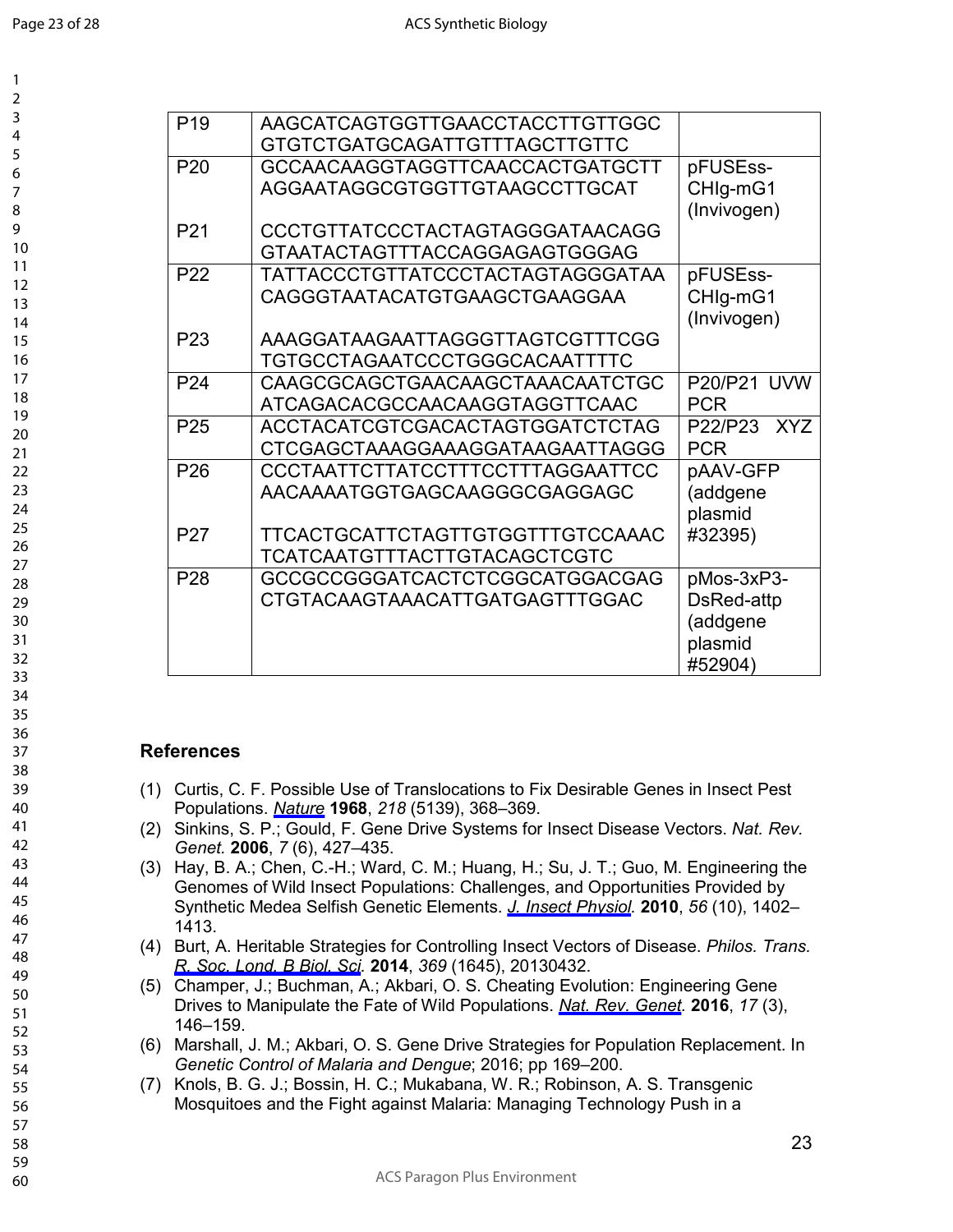Turbulent GMO World. *Am. J. Trop. Med. Hyg.* **2007**, *77* (6 Suppl), 232–242.

- (8) Marshall, J. M. The Cartagena Protocol and Genetically Modified Mosquitoes. *Nat. Biotechnol.* **2010**, *28* (9), 896–897.
- (9) Alphey, L.; Beech, C. Appropriate Regulation of GM Insects. *PLoS Negl. Trop. Dis.* **2012**, *6* (1), e1496.
- (10) Mumford, J. D. Science, Regulation, and Precedent for Genetically Modified Insects. *[PLoS Negl. Trop. Dis](http://pubs.acs.org/action/showLinks?pmid=22303497&crossref=10.1371%2Fjournal.pntd.0001504&citationId=p_n_21_1).* **2012**, *6* (1), e1504.
- (11) Reeves, R. G.; Denton, J. A.; Santucci, F.; Bryk, J.; Reed, F. A. Scientific Standards and the Regulation of Genetically Modified Insects. *[PLoS Negl. Trop.](http://pubs.acs.org/action/showLinks?pmid=22319640&crossref=10.1371%2Fjournal.pntd.0001502&citationId=p_n_23_1) [Dis.](http://pubs.acs.org/action/showLinks?pmid=22319640&crossref=10.1371%2Fjournal.pntd.0001502&citationId=p_n_23_1)* **2012**, *6* (1), e1502.
- (12) Akbari, O. S.; Bellen, H. J.; Bier, E.; Bullock, S. L.; Burt, A.; Church, G. M.; Cook, K. R.; Duchek, P.; Edwards, O. R.; Esvelt, K. M.; et al. Safeguarding Gene Drive Experiments in the Laboratory. *[Science](http://pubs.acs.org/action/showLinks?pmid=26229113&crossref=10.1126%2Fscience.aac7932&coi=1%3ACAS%3A528%3ADC%252BC2MXhsVSmu7bO&citationId=p_n_25_1)* **2015**, *349* (6251), 927–929.
- (13) Adelman, Z.; Akbari, O.; Bauer, J.; Bier, E.; Bloss, C.; Carter, S. R.; Callender, C.; Denis, A. C.-S.; Cowhey, P.; Dass, B.; et al. Rules of the Road for Insect Gene Drive Research and Testing. *[Nat. Biotechnol](http://pubs.acs.org/action/showLinks?pmid=28787415&crossref=10.1038%2Fnbt.3926&coi=1%3ACAS%3A280%3ADC%252BC1cflsFSksA%253D%253D&citationId=p_n_27_1).* **2017**, *35* (8), 716–718.
- (14) Committee on Gene Drive Research in Non-Human Organisms: Recommendations for Responsible Conduct; Board on Life Sciences; Division on Earth and Life Studies; National Academies of Sciences, Engineering, and Medicine. *Gene Drives on the Horizon: Advancing Science, Navigating Uncertainty, and Aligning Research with Public Values*; National Academies Press, 2016.
- (15) Marshall, J. M.; Akbari, O. S. Can CRISPR-Based Gene Drive Be Confined in the Wild? A Question for Molecular and Population Biology. *[ACS Chem. Biol.](http://pubs.acs.org/action/showLinks?system=10.1021%2Facschembio.7b00923&citationId=p_n_31_1)* **2018**, *13* (2), 424–430.
- (16) Marshall, J. M.; Hay, B. A. Inverse Medea as a Novel Gene Drive System for Local Population Replacement: A Theoretical Analysis. *[J. Hered.](http://pubs.acs.org/action/showLinks?pmid=21493596&crossref=10.1093%2Fjhered%2Fesr019&citationId=p_n_33_1)* **2011**, *102* (3), 336–341.
- (17) Marshall, J. M.; Pittman, G. W.; Buchman, A. B.; Hay, B. A. Semele: A Killer-Male, Rescue-Female System for Suppression and Replacement of Insect Disease Vector Populations. *[Genetics](http://pubs.acs.org/action/showLinks?pmid=21078687&crossref=10.1534%2Fgenetics.110.124479&citationId=p_n_35_1)* **2011**, *187* (2), 535–551.
- (18) Marshall, J. M.; Hay, B. A. General Principles of Single-Construct Chromosomal Gene Drive. *[Evolution](http://pubs.acs.org/action/showLinks?pmid=22759292&crossref=10.1111%2Fj.1558-5646.2012.01582.x&citationId=p_n_37_1)* **2012**, *66* (7), 2150–2166.
- (19) Gould, F.; Schliekelman, P. Population Genetics of Autocidal Control and Strain Replacement. *[Annu. Rev. Entomol.](http://pubs.acs.org/action/showLinks?pmid=14651462&crossref=10.1146%2Fannurev.ento.49.061802.123344&citationId=p_n_39_1)* **2004**, *49*, 193–217.
- (20) Davis, S.; Bax, N.; Grewe, P. Engineered Underdominance Allows Efficient and Economical Introgression of Traits into Pest Populations. *[J. Theor. Biol.](http://pubs.acs.org/action/showLinks?pmid=11527447&crossref=10.1006%2Fjtbi.2001.2357&citationId=p_n_41_1)* **2001**, *212* (1), 83–98.
- (21) Altrock, P. M.; Traulsen, A.; Reeves, R. G.; Reed, F. A. Using Underdominance to Bi-Stably Transform Local Populations. *[J. Theor. Biol](http://pubs.acs.org/action/showLinks?pmid=20691703&crossref=10.1016%2Fj.jtbi.2010.08.004&citationId=p_n_43_1).* **2010**, *267* (1), 62–75.
- (22) Altrock, P. M.; Traulsen, A.; Reed, F. A. Stability Properties of Underdominance in Finite Subdivided Populations. *[PLoS Comput. Biol.](http://pubs.acs.org/action/showLinks?pmid=22072956&crossref=10.1371%2Fjournal.pcbi.1002260&citationId=p_n_45_1)* **2011**, *7* (11), e1002260.
- (23) Akbari, O. S.; Matzen, K. D.; Marshall, J. M.; Huang, H.; Ward, C. M.; Hay, B. A. A Synthetic Gene Drive System for Local, Reversible Modification and Suppression of Insect Populations. *[Curr. Biol](http://pubs.acs.org/action/showLinks?pmid=23541732&crossref=10.1016%2Fj.cub.2013.02.059&citationId=p_n_47_1).* **2013**, *23* (8), 671–677.
- (24) Gokhale, C. S.; Reeves, R. G.; Reed, F. A. Dynamics of a Combined Medea-Underdominant Population Transformation System. *[BMC Evol. Biol.](http://pubs.acs.org/action/showLinks?pmid=24884575&crossref=10.1186%2F1471-2148-14-98&citationId=p_n_49_1)* **2014**, *14*, 98.
- (25) Reeves, R. G.; Bryk, J.; Altrock, P. M.; Denton, J. A.; Reed, F. A. First Steps towards Underdominant Genetic Transformation of Insect Populations. *[PLoS One](http://pubs.acs.org/action/showLinks?pmid=24844466&crossref=10.1371%2Fjournal.pone.0097557&citationId=p_n_51_1)* **2014**, *9* (5), e97557.
- (26) Roukos, V.; Misteli, T. The Biogenesis of Chromosome Translocations. *Nat. Cell Biol.* **2014**, *16* (4), 293–300.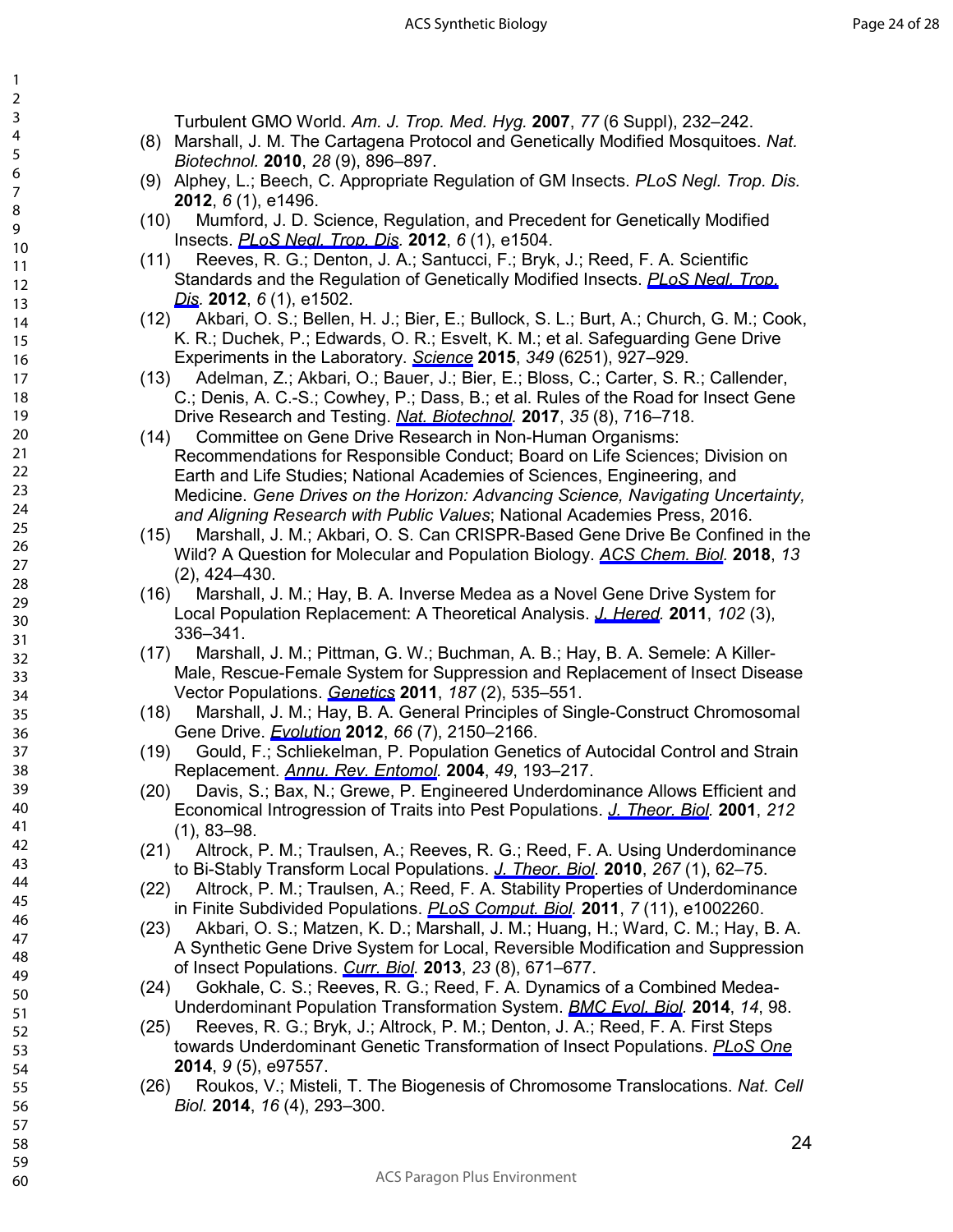| 1<br>$\begin{array}{c} 2 \\ 3 \\ 4 \end{array}$<br>567                  |  |
|-------------------------------------------------------------------------|--|
| 8<br>9<br>10<br>11<br>12                                                |  |
| 13<br>$\overline{14}$<br>15<br>16<br>17<br>18                           |  |
| 19<br>20<br>$\overline{21}$<br>$\overline{22}$<br>$\overline{23}$<br>24 |  |
| 25<br>26<br>27<br>28<br>29<br>30                                        |  |
| 31<br>32<br>33<br>34<br>35<br>36                                        |  |
| 37<br>38<br>39<br>40<br>41                                              |  |
| 42<br>43<br>44<br>45<br>46<br>47                                        |  |
| 48<br>49<br>50<br>51<br>52<br>53                                        |  |
| 54<br>55<br>56<br>57<br>58<br>59                                        |  |
| 60                                                                      |  |

| (27) Coyne, J. A.; Allen Orr, H. Speciation; Sinauer Associates Incorporated, 2004. |  |  |  |  |
|-------------------------------------------------------------------------------------|--|--|--|--|
|-------------------------------------------------------------------------------------|--|--|--|--|

- (28) Warburton, D. De Novo Balanced Chromosome Rearrangements and Extra Marker Chromosomes Identified at Prenatal Diagnosis: Clinical Significance and Distribution of Breakpoints. *[Am. J. Hum. Genet](http://pubs.acs.org/action/showLinks?pmid=1928105&citationId=p_n_57_1).* **1991**, *49* (5), 995–1013.
- (29) Ogilvie, C. M.; Braude, P.; Scriven, P. N. Successful Pregnancy Outcomes after Preimplantation Genetic Diagnosis (PGD) for Carriers of Chromosome Translocations. *[Hum. Fertil.](http://pubs.acs.org/action/showLinks?crossref=10.1080%2F1464727012000199252&citationId=p_n_59_1)* **2001**, *4* (3), 168–171.
- (30) Robinson, A. S. Progress in the Use of Chromosomal Translocations for the Control of Insect Pests. *[Biol. Rev. Camb. Philos. Soc](http://pubs.acs.org/action/showLinks?pmid=3229&crossref=10.1111%2Fj.1469-185X.1976.tb01118.x&citationId=p_n_61_1).* **1976**, *51* (1), 1–24.
- (31) Rickards, G. K. Orientation Behavior of Chromosome Multiples of Interchange (reciprocal Translocation) Heterozygotes. *[Annu. Rev. Genet.](http://pubs.acs.org/action/showLinks?pmid=6364963&crossref=10.1146%2Fannurev.ge.17.120183.002303&citationId=p_n_63_1)* **1983**, *17*, 443–498.
- (32) Serebrovskii, A. S. A New Possible Method of Pest Control. *Zool. Zhurnal* **1940**, *19* (4), 618–630.
- (33) Marshall, J. M.; Hay, B. A. Confinement of Gene Drive Systems to Local Populations: A Comparative Analysis. *[J. Theor. Biol](http://pubs.acs.org/action/showLinks?pmid=22094363&crossref=10.1016%2Fj.jtbi.2011.10.032&citationId=p_n_67_1).* **2012**, *294*, 153–171.
- (34) Barton, N. H. The Dynamics of Hybrid Zones. *[Heredity](http://pubs.acs.org/action/showLinks?crossref=10.1038%2Fhdy.1979.87&citationId=p_n_68_1)* **1979**, *43*, 341.
- (35) Barton, N. H.; Turelli, M. Spatial Waves of Advance with Bistable Dynamics: Cytoplasmic and Genetic Analogues of Allee Effects. *[Am. Nat.](http://pubs.acs.org/action/showLinks?pmid=21828986&crossref=10.1086%2F661246&citationId=p_n_70_1)* **2011**, *178* (3), E48– E75.
- (36) Robinson, A. S.; Curtis, C. F. Controlled Crosses and Cage Experiments with a Translocation in Drosophila. *[Genetica](http://pubs.acs.org/action/showLinks?crossref=10.1007%2FBF00116813&citationId=p_n_72_1)* **1973**, *44* (4), 591–601.
- (37) Asman, S. M.; McDonald, P. T.; Prout, T. Field Studies of Genetic Control Systems for Mosquitoes. *[Annu. Rev. Entomol](http://pubs.acs.org/action/showLinks?pmid=6115614&crossref=10.1146%2Fannurev.en.26.010181.001445&citationId=p_n_74_1).* **1981**, *26*, 289–318.
- (38) Curtis, C. F.; Southern, D. I.; Pell, P. E.; Craig-Cameron, T. A. Chromosome Translocations in Glossina Austeni. *[Genet. Res.](http://pubs.acs.org/action/showLinks?pmid=4673473&crossref=10.1017%2FS0016672300013616&citationId=p_n_76_1)* **1972**, *20* (1), 101–113.
- (39) Lorimer, N.; Hallinan, E.; Rai, K. S. Translocation Homozygotes in the Yellow Fever Mosquito, Aedes Aegypti. *[J. Hered.](http://pubs.acs.org/action/showLinks?pmid=4672742&citationId=p_n_78_1)* **1972**, *63* (4), 158–166.
- (40) Boussy, I. A.; Healy, M. J.; Oakeshott, J. G.; Kidwell, M. G. Molecular Analysis of the P-M Gonadal Dysgenesis Cline in Eastern Australian Drosophila Melanogaster. *[Genetics](http://pubs.acs.org/action/showLinks?pmid=2842226&citationId=p_n_80_1)* **1988**, *119* (4), 889–902.
- (41) Lorimer, N.; Lounibos, L. P.; Petersen, J. L. Field Trials with a Translocation Homozygote in Aedes Aegypti for Population Replacement. *[J. Econ. Entomol](http://pubs.acs.org/action/showLinks?pmid=956496&crossref=10.1093%2Fjee%2F69.3.405&citationId=p_n_82_1).* **1976**, *69* (3), 405–409.
- (42) Foster, G. G.; Vogt, W. G.; Woodburn, T. L. Genetic Analysis of Field Trials of Sex-Linked Translocation Strains for Genetic Control of the Australian Sheep Blowfly Lucilia Cuprina (Wiedemann). *[Aust. J. Biol. Sci](http://pubs.acs.org/action/showLinks?pmid=4091755&crossref=10.1071%2FBI9850275&citationId=p_n_84_1).* **1985**, *38* (3), 275–293.
- (43) Mahon, R. J. Genetic Control of Lucilia Cuprina, Past and Prospects. In *National Conference FLICS-Flystrike & Lice IPM Control Strategies, Launceston, Tasmania*; 2001; pp 225–232.
- (44) Feldmann, A. M.; Sabelis, M. W. Karyotype Displacement in a Laboratory Population of the Two Spotted Spider Mite Tetranychus Urticae (Koch): Experiments and Computer Simulations. *[Genetica](http://pubs.acs.org/action/showLinks?crossref=10.1007%2FBF00135103&citationId=p_n_88_1)* **1981**, *55* (2), 93–110.
- (45) Harewood, L.; Schütz, F.; Boyle, S.; Perry, P.; Delorenzi, M.; Bickmore, W. A.; Reymond, A. The Effect of Translocation-Induced Nuclear Reorganization on Gene Expression. *[Genome Res](http://pubs.acs.org/action/showLinks?pmid=20212020&crossref=10.1101%2Fgr.103622.109&coi=1%3ACAS%3A528%3ADC%252BC3cXlslyis74%253D&citationId=p_n_90_1).* **2010**, *20* (5), 554–564.
- (46) Harewood, L.; Fraser, P. The Impact of Chromosomal Rearrangements on Regulation of Gene Expression. *[Hum. Mol. Genet.](http://pubs.acs.org/action/showLinks?pmid=24907073&crossref=10.1093%2Fhmg%2Fddu278&citationId=p_n_92_1)* **2014**, *23* (R1), R76–R82.
- (47) Beumer, K. J.; Pimpinelli, S.; Golic, K. G. Induced Chromosomal Exchange Directs the Segregation of Recombinant Chromatids in Mitosis of Drosophila. *[Genetics](http://pubs.acs.org/action/showLinks?pmid=9725837&citationId=p_n_94_1)* **1998**, *150* (1), 173–188.
- (48) Yu, Y.; Bradley, A. Engineering Chromosomal Rearrangements in Mice. *Nat.*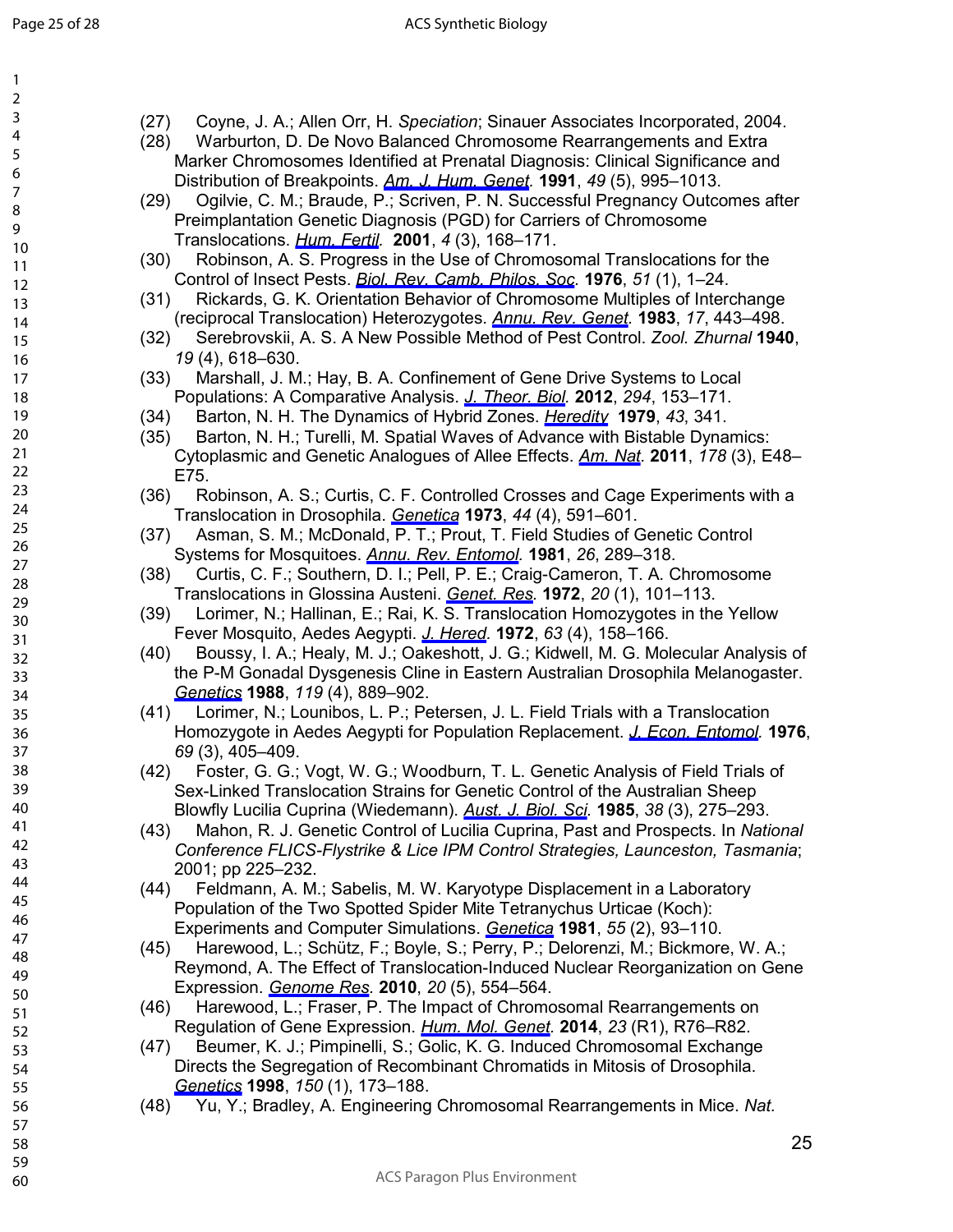*[Rev. Genet.](http://pubs.acs.org/action/showLinks?crossref=10.1038%2F35093564&citationId=p_n_96_1)* **2001**, *2* (10), 780–790.

- (49) Egli, D.; Hafen, E.; Schaffner, W. An Efficient Method to Generate Chromosomal Rearrangements by Targeted DNA Double-Strand Breaks in Drosophila Melanogaster. *[Genome Res.](http://pubs.acs.org/action/showLinks?pmid=15197166&crossref=10.1101%2Fgr.2279804&citationId=p_n_98_1)* **2004**, *14* (7), 1382–1393.
- (50) Forster, A.; Pannell, R.; Drynan, L.; Cano, F.; Chan, N.; Codrington, R.; Daser, A.; Lobato, N.; Metzler, M.; Nam, C.-H.; et al. Chromosomal Translocation Engineering to Recapitulate Primary Events of Human Cancer. *Cold Spring Harb. Symp. Quant. Biol.* **2005**, *70*, 275–282.
- (51) Pacher, M.; Schmidt-Puchta, W.; Puchta, H. Two Unlinked Double-Strand Breaks Can Induce Reciprocal Exchanges in Plant Genomes via Homologous Recombination and Nonhomologous End Joining. *[Genetics](http://pubs.acs.org/action/showLinks?pmid=17057227&citationId=p_n_102_1)* **2007**, *175* (1), 21–29.
- (52) Torres, R.; Martin, M. C.; Garcia, A.; Cigudosa, J. C.; Ramirez, J. C.; Rodriguez-Perales, S. Engineering Human Tumour-Associated Chromosomal Translocations with the RNA-Guided CRISPR-Cas9 System. *[Nat. Commun](http://pubs.acs.org/action/showLinks?pmid=24888982&citationId=p_n_104_1).* **2014**, *5*, 3964.
- (53) Chen, X.; Li, M.; Feng, X.; Guang, S. Targeted Chromosomal Translocations and Essential Gene Knockout Using CRISPR/Cas9 Technology in Caenorhabditis Elegans. *[Genetics](http://pubs.acs.org/action/showLinks?pmid=26482793&crossref=10.1534%2Fgenetics.115.181883&citationId=p_n_106_1)* **2015**, *201* (4), 1295–1306.
- (54) Jiang, J.; Zhang, L.; Zhou, X.; Chen, X.; Huang, G.; Li, F.; Wang, R.; Wu, N.; Yan, Y.; Tong, C.; et al. Induction of Site-Specific Chromosomal Translocations in Embryonic Stem Cells by CRISPR/Cas9. *[Sci. Rep.](http://pubs.acs.org/action/showLinks?pmid=26898344&crossref=10.1038%2Fsrep21918&coi=1%3ACAS%3A528%3ADC%252BC28XivFKgsb0%253D&citationId=p_n_108_1)* **2016**, *6*, 21918.
- (55) Theilmann, D. A.; Stewart, S. Molecular Analysis of the Trans-Activating IE-2 Gene of Orgyia Pseudotsugata Multicapsid Nuclear Polyhedrosis Virus. *[Virology](http://pubs.acs.org/action/showLinks?pmid=1736546&crossref=10.1016%2F0042-6822%2892%2990297-3&citationId=p_n_110_1)* **1992**, *187* (1), 84–96.
- (56) Gutierrez, E.; Wiggins, D.; Fielding, B.; Gould, A. P. Specialized Hepatocyte-like Cells Regulate Drosophila Lipid Metabolism. *[Nature](http://pubs.acs.org/action/showLinks?pmid=17136098&crossref=10.1038%2Fnature05382&citationId=p_n_112_1)* **2007**, *445* (7125), 275–280.
- (57) Rong, Y. S.; Golic, K. G. The Homologous Chromosome Is an Effective Template for the Repair of Mitotic DNA Double-Strand Breaks in Drosophila. *[Genetics](http://pubs.acs.org/action/showLinks?pmid=14704169&citationId=p_n_114_1)* **2003**, *165* (4), 1831–1842.
- (58) Láruson, Á. J.; Reed, F. A. Stability of Underdominant Genetic Polymorphisms in Population Networks. *arXiv [q-bio.PE]*, 2015.
- (59) Sherizen, D.; Jang, J. K.; Bhagat, R.; Kato, N.; McKim, K. S. Meiotic Recombination in Drosophila Females Depends on Chromosome Continuity between Genetically Defined Boundaries. *[Genetics](http://pubs.acs.org/action/showLinks?pmid=15545646&crossref=10.1534%2Fgenetics.104.035824&citationId=p_n_118_1)* **2005**, *169* (2), 767–781.
- (60) Magori, K.; Legros, M.; Puente, M. E.; Focks, D. A.; Scott, T. W.; Lloyd, A. L.; Gould, F. Skeeter Buster: A Stochastic, Spatially Explicit Modeling Tool for Studying Aedes Aegypti Population Replacement and Population Suppression Strategies. *[PLoS Negl. Trop. Dis](http://pubs.acs.org/action/showLinks?pmid=19721700&crossref=10.1371%2Fjournal.pntd.0000508&citationId=p_n_120_1).* **2009**, *3* (9), e508.
- (61) Xu, C.; Legros, M.; Gould, F.; Lloyd, A. L. Understanding Uncertainties in Model-Based Predictions of Aedes Aegypti Population Dynamics. *[PLoS Negl. Trop. Dis.](http://pubs.acs.org/action/showLinks?pmid=20927187&crossref=10.1371%2Fjournal.pntd.0000830&citationId=p_n_122_1)* **2010**, *4* (9), e830.
- (62) Lee, Y.; Marsden, C. D.; Norris, L. C.; Collier, T. C.; Main, B. J.; Fofana, A.; Cornel, A. J.; Lanzaro, G. C. Spatiotemporal Dynamics of Gene Flow and Hybrid Fitness between the M and S Forms of the Malaria Mosquito, Anopheles Gambiae. *[Proc. Natl. Acad. Sci. U. S. A.](http://pubs.acs.org/action/showLinks?pmid=24248386&crossref=10.1073%2Fpnas.1316851110&coi=1%3ACAS%3A528%3ADC%252BC3sXhvFKms73E&citationId=p_n_124_1)* **2013**, *110* (49), 19854–19859.
- (63) Fontaine, M. C.; Pease, J. B.; Steele, A.; Waterhouse, R. M.; Neafsey, D. E.; Sharakhov, I. V.; Jiang, X.; Hall, A. B.; Catteruccia, F.; Kakani, E.; et al. Mosquito Genomics. Extensive Introgression in a Malaria Vector Species Complex Revealed by Phylogenomics. *[Science](http://pubs.acs.org/action/showLinks?pmid=25431491&crossref=10.1126%2Fscience.1258524&coi=1%3ACAS%3A280%3ADC%252BC2Mzht12ltw%253D%253D&citationId=p_n_126_1)* **2015**, *347* (6217), 1258524.
- (64) Dickson, L. B.; Sharakhova, M. V.; Timoshevskiy, V. A.; Fleming, K. L.; Caspary, A.; Sylla, M.; Black, W. C., 4th. Reproductive Incompatibility Involving Senegalese Aedes Aegypti (L) Is Associated with Chromosome Rearrangements. *PLoS Negl.*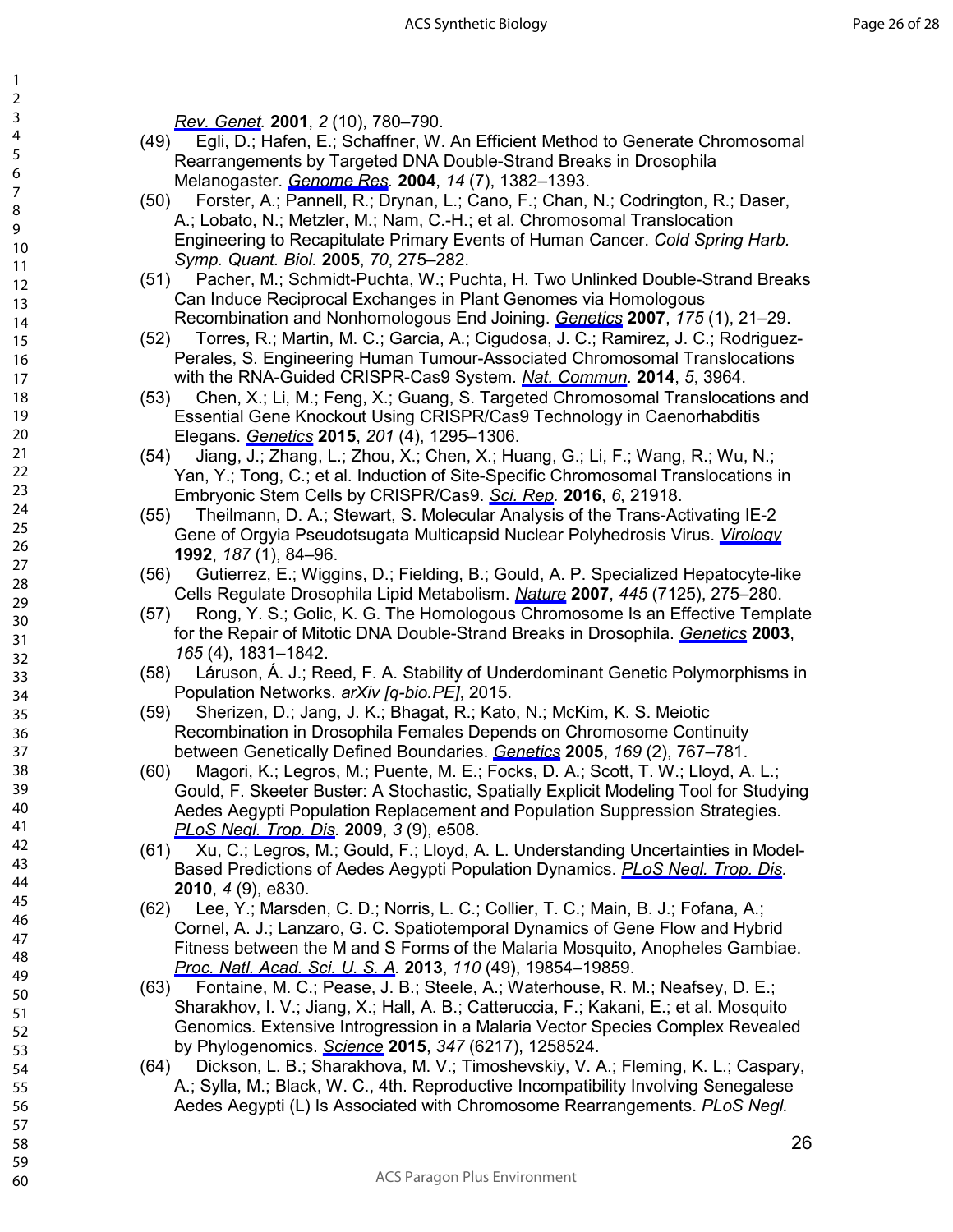*Trop. Dis.* **2016**, *10* (4), e0004626.

- (65) Wise de Valdez, M. R.; Nimmo, D.; Betz, J.; Gong, H.-F.; James, A. A.; Alphey, L.; Black, W. C., 4th. Genetic Elimination of Dengue Vector Mosquitoes. *[Proc. Natl.](http://pubs.acs.org/action/showLinks?pmid=21383140&crossref=10.1073%2Fpnas.1019295108&coi=1%3ACAS%3A528%3ADC%252BC3MXktVSlur0%253D&citationId=p_n_131_1)  [Acad. Sci. U. S. A.](http://pubs.acs.org/action/showLinks?pmid=21383140&crossref=10.1073%2Fpnas.1019295108&coi=1%3ACAS%3A528%3ADC%252BC3MXktVSlur0%253D&citationId=p_n_131_1)* **2011**, *108* (12), 4772–4775.
- (66) Deus, K. M.; Saavedra-Rodriguez, K.; Butters, M. P.; Black, W. C., 4th; Foy, B. D. The Effect of Ivermectin in Seven Strains of Aedes Aegypti (Diptera: Culicidae) Including a Genetically Diverse Laboratory Strain and Three Permethrin Resistant Strains. *[J. Med. Entomol.](http://pubs.acs.org/action/showLinks?pmid=22493855&crossref=10.1603%2FME11164&citationId=p_n_133_1)* **2012**, *49* (2), 356–363.
- (67) *Sterile Insect Technique: Principles and Practice in Area-Wide Integrated Pest Management*; Dyck, V. A., Hendrichs, J., Robinson, A. S., Eds.; 2005.
- (68) Harris, A. F.; McKemey, A. R.; Nimmo, D.; Curtis, Z.; Black, I.; Morgan, S. A.; Oviedo, M. N.; Lacroix, R.; Naish, N.; Morrison, N. I.; et al. Successful Suppression of a Field Mosquito Population by Sustained Release of Engineered Male Mosquitoes. *[Nat. Biotechnol.](http://pubs.acs.org/action/showLinks?pmid=22965050&crossref=10.1038%2Fnbt.2350&coi=1%3ACAS%3A528%3ADC%252BC38Xhtlamu73M&citationId=p_n_137_1)* **2012**, *30* (9), 828–830.
- (69) Carvalho, D. O.; McKemey, A. R.; Garziera, L.; Lacroix, R.; Donnelly, C. A.; Alphey, L.; Malavasi, A.; Capurro, M. L. Suppression of a Field Population of Aedes Aegypti in Brazil by Sustained Release of Transgenic Male Mosquitoes. *[PLoS Negl.](http://pubs.acs.org/action/showLinks?pmid=26135160&citationId=p_n_139_1)  [Trop. Dis.](http://pubs.acs.org/action/showLinks?pmid=26135160&citationId=p_n_139_1)* **2015**, *9* (7), e0003864.
- (70) Chen, C.-H.; Huang, H.; Ward, C. M.; Su, J. T.; Schaeffer, L. V.; Guo, M.; Hay, B. A. A Synthetic Maternal-Effect Selfish Genetic Element Drives Population Replacement in Drosophila. *[Science](http://pubs.acs.org/action/showLinks?pmid=17395794&crossref=10.1126%2Fscience.+1138595&citationId=p_n_141_1)* **2007**, *316* (5824), 597–600.
- (71) Akbari, O. S.; Chen, C.-H.; Marshall, J. M.; Huang, H.; Antoshechkin, I.; Hay, B. A. Novel Synthetic Medea Selfish Genetic Elements Drive Population Replacement in Drosophila; a Theoretical Exploration of Medea-Dependent Population Suppression. *[ACS Synth. Biol.](http://pubs.acs.org/action/showLinks?system=10.1021%2Fsb300079h&citationId=p_n_143_1)* **2014**, *3* (12), 915–928.
- (72) Buchman, A.; Marshall, J.; Ostrovski, D.; Yang, T.; Akbari, O. S. Synthetically Engineered Medea Gene Drive System in the Worldwide Crop Pest, D. Suzukii. 2017.
- (73) Gibson, D. G.; Young, L.; Chuang, R.-Y.; Venter, J. C.; Hutchison, C. A., 3rd; Smith, H. O. Enzymatic Assembly of DNA Molecules up to Several Hundred Kilobases. *[Nat. Methods](http://pubs.acs.org/action/showLinks?pmid=19363495&crossref=10.1038%2Fnmeth.1318&coi=1%3ACAS%3A528%3ADC%252BD1MXksVemsbw%253D&citationId=p_n_147_1)* **2009**, *6* (5), 343–345.
- (74) Bischof, J.; Maeda, R. K.; Hediger, M.; Karch, F.; Basler, K. An Optimized Transgenesis System for Drosophila Using Germ-Line-Specific phiC31 Integrases. *[Proc. Natl. Acad. Sci. U. S. A.](http://pubs.acs.org/action/showLinks?pmid=17360644&crossref=10.1073%2Fpnas.0611511104&citationId=p_n_149_1)* **2007**, *104* (9), 3312–3317.
- (75) Kyrchanova, O.; Toshchakov, S.; Podstreshnaya, Y.; Parshikov, A.; Georgiev, P. Functional Interaction between the Fab-7 and Fab-8 Boundaries and the Upstream Promoter Region in the Drosophila Abd-B Gene. *[Mol. Cell. Biol.](http://pubs.acs.org/action/showLinks?pmid=18426914&crossref=10.1128%2FMCB.00229-08&citationId=p_n_151_1)* **2008**, *28* (12), 4188–4195.
- (76) Curtis, C. F.; Robinson, A. S. Computer Simulation of the Use of Double Translocations for Pest Control. *[Genetics](http://pubs.acs.org/action/showLinks?pmid=5167305&citationId=p_n_153_1)* **1971**, *69* (1), 97–113.